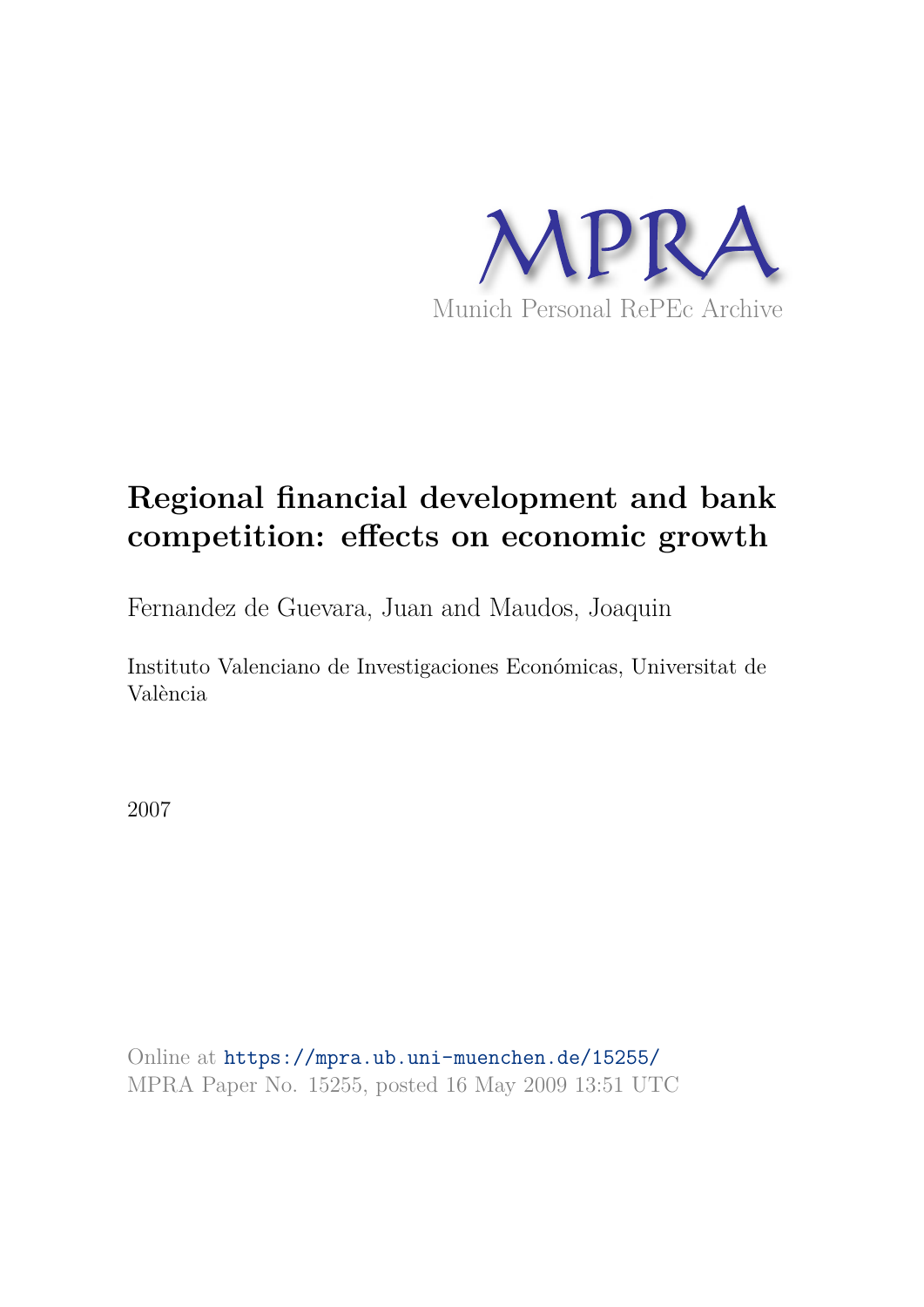# **Regional financial development and bank competition: effects on economic growth**

Juan Fernández de Guevara (Ivie & Universitat de València) Joaquín Maudos (Ivie & Universitat de València)

# **Abstract**

Many studies have analysed the effect of financial development and bank competition on economic growth from a cross-country perspective. However, to our knowledge, no paper has analysed the effect of these two financial variables on growth at regional level. This paper examines the case of the Spanish regions in an attempt to fill this gap. Our results show that firms in industries with a greater dependence on external finance grow faster in more developed financial regions. The results also show that bank monopoly power has an inverted-U effect on economic growth, suggesting that market power has its highest effect at intermediate values. The effect is heterogeneous among firms according to the financial dependence of the industry they belong to. This result is consistent with the literature on relationship banking which argues that bank competition can have a negative effect on the availability of finance for more informationally opaque firms.

Key words: economic growth, regional financial development, bank competition JEL: D4, G21, L11

Instituto Valenciano de Investigaciones Económicas (Ivie), c/ Guardia Civil, 22, Esc. 2ª, 1º, 46020 Valencia (SPAIN). Tel: 34 96.319.00.50, Fax: 34 96.319.00.55. Email: joaquin.maudos@uv.es [corresponding author]

Universitat de València, Departamento de Análisis Económico, Edificio Departamental Oriental, Avda. de los Naranjos, s/n; 46022 Valencia (SPAIN).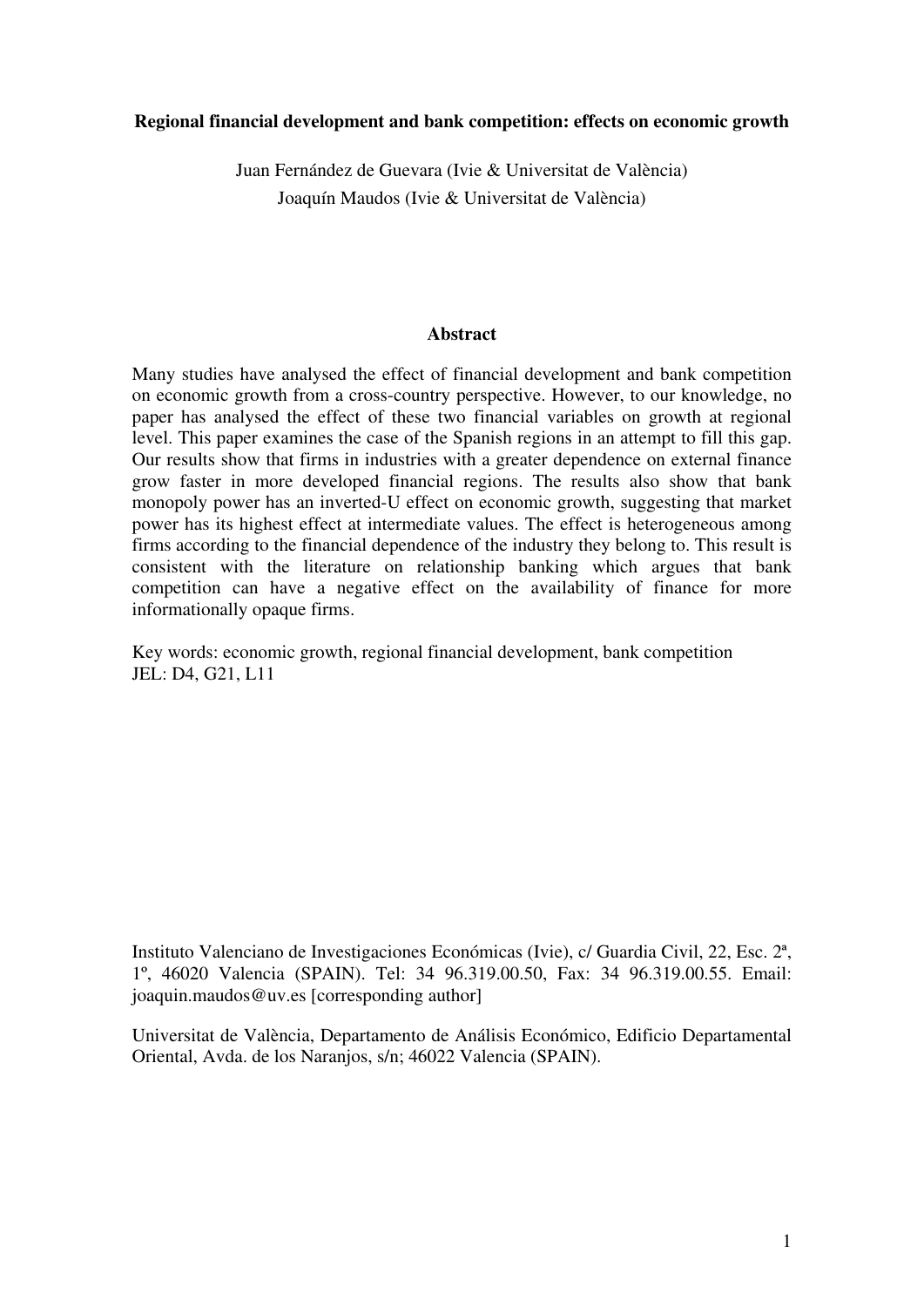# **1. Introduction\***

1

In recent years, we have witnessed a reawakened interest in issues related to economic growth, and in analysing the importance of the correct functioning of financial institutions as a growth factor. Theories of financial intermediation have demonstrated how intermediaries help to overcome market frictions by reducing the costs of transferring information and wealth between savers and investors. Clearly, when financial systems perform their functions well, the cost of financial intermediation will be lower and economic growth will increase.

The quality of the functions provided by the financial system (facilitating the trading of risk, allocating capital, monitoring managers, mobilising savings, and easing the trading of goods, services and financial contracts) can be approximated by aggregate measures of financial development. In this respect, "a growing body of work demonstrates a strong, positive link between financial development and economic growth, and there is even evidence that the level of financial development is a good predictor of future economic development" (Levine, 1993, pp. 703).

However, Rajan and Zingales (1998) point out that the positive correlation normally found between financial development and economic growth may be due to a problem of omitted variable. Given that financial development depends on economies' capacity to save and, according to the main growth theories, saving is the chief determinant of economic growth, then the observation of a positive relation between financial development and economic growth may be a consequence of the relationship these two variables have with the saving rate. The precise mechanism through which financial development fosters economic growth must therefore be identified.

With this aim, Rajan and Zingales (1998) explore the relevance of the financial sector to find out whether industries that are more dependent on external finance grow faster in more financially developed countries. Much of the theoretical literature establishes that financial markets and banking institutions help to resolve problems of adverse selection and moral hazard, thereby reducing financing costs. In this way, financial development should help firms or sectors experiencing moral hazard and asymmetric information problems to obtain funds. Rajan and Zingales (1998) propose a test for this hypothesis, under the assumption that sectors with greater dependence on external financing will grow more rapidly when the financial markets they access are

<sup>\*</sup> Authors acknowledge comments of an anonymous referee. Joaquín Maudos acknowledges the financial support of the Spanish Ministry of Education and Science-FEDER through the research programmes (SEJ2004-00110 and SEJ2005-02776).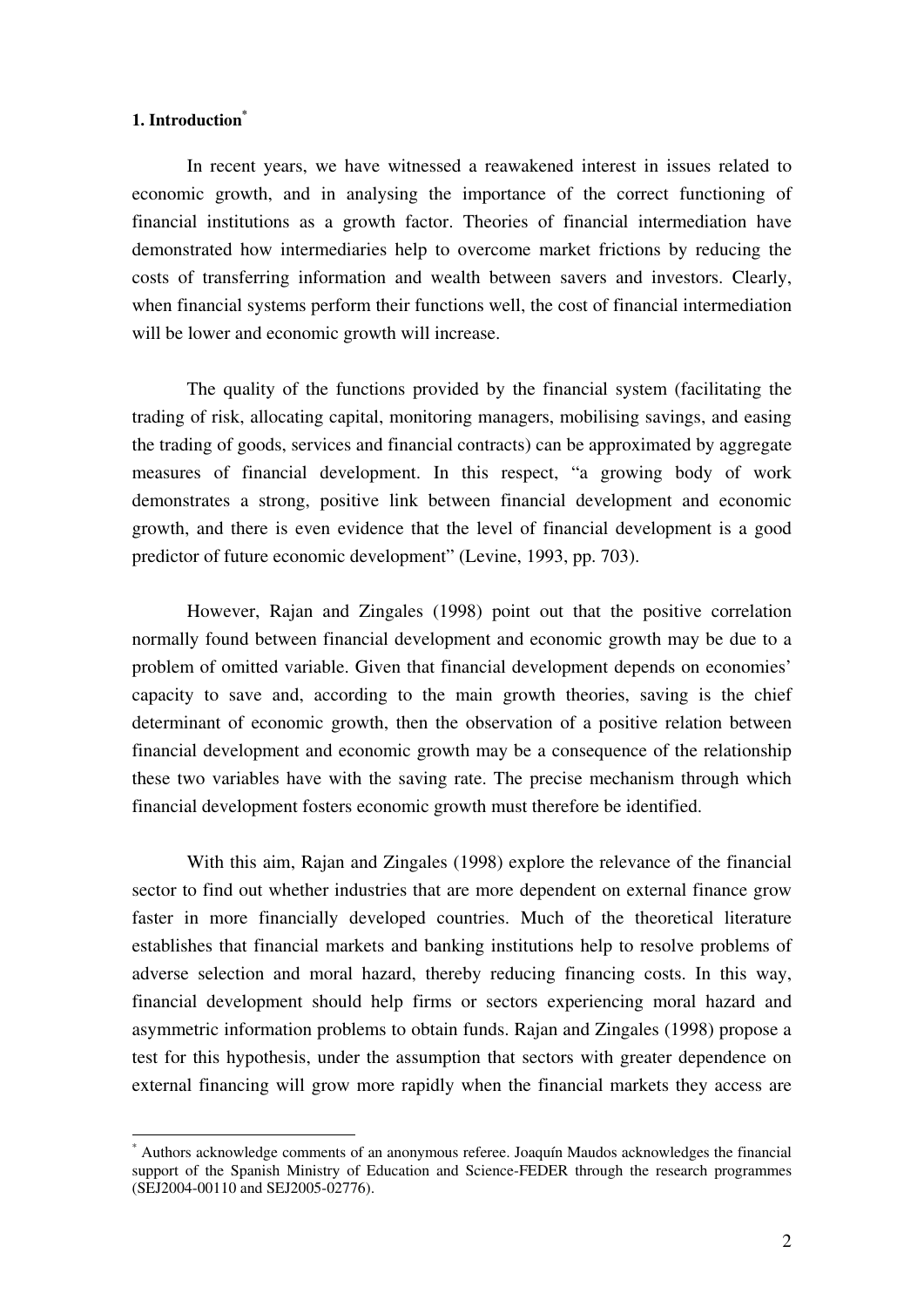more developed. Hence, their test analyse whether *ex-ante* financial development facilitates access to financing and therefore strengthens *ex-post* growth in more financially dependent sectors. The advantage of this approach is that it specifies one of the mechanisms by which the financial sector affects growth, providing a robust causality test that corrects for country and economic sector effects. In this way, the test does not depend so heavily on the usual macro-economic modelling found in the economic growth literature, which consists of explaining economic growth through proxy variables for financial development.

As well as the importance of financial development, another subject of interest that has received much less attention is the influence of the degree of bank competition on economic growth. (As far as we know, only the papers by Cetorelli and Gambera, 2001, Claessens and Laeven, 2005 and Maudos and Fernández de Guevara, 2006a have analysed this issue). From a theoretical (and also empirical) point of view, the literature on the subject shows ambiguous effects. Thus, on the one hand, the conventional economic theory teaches us that exercise of market power is associated with less credit availability, a higher interest rate and, therefore, lower economic growth. However, on the other hand, some authors argue that where market power exists, banks may have more incentive to invest in the acquisition of soft information by establishing close relationships with borrowers over time (relationship banking), facilitating the availability of credit and consequently reducing firms' financial constraints (Dell'Ariccia and Marquez, 2005). In this scenario, banks can make their investments in relationships with clients profitable in the long term as a consequence of the existence of an information monopoly (Petersen and Rajan, 1995).

Most research into the effect of financial development and/or bank competition on growth has adopted a cross-country perspective. However, the arguments used to confirm the importance of these two effects on growth are equally valid for a regional perspective application. The existence of major differences in the degree of financial development and bank competition among regions in the same country can help to explain the differences observed in regional growth rates.

As pointed out by Carbó, López and Rodríguez (2006), the analysis of the relationship between financial development (and bank competition) and growth from a regional perspective (rather than from a cross-country perspective) has several advantages. First, the use of regions within a country implies that institutional, legal, cultural, etc. factors are more adequately controlled, since there are fewer differences among regions than among countries. Second, there is greater availability and homogeneity of information for regions (of a specific country) than for countries. And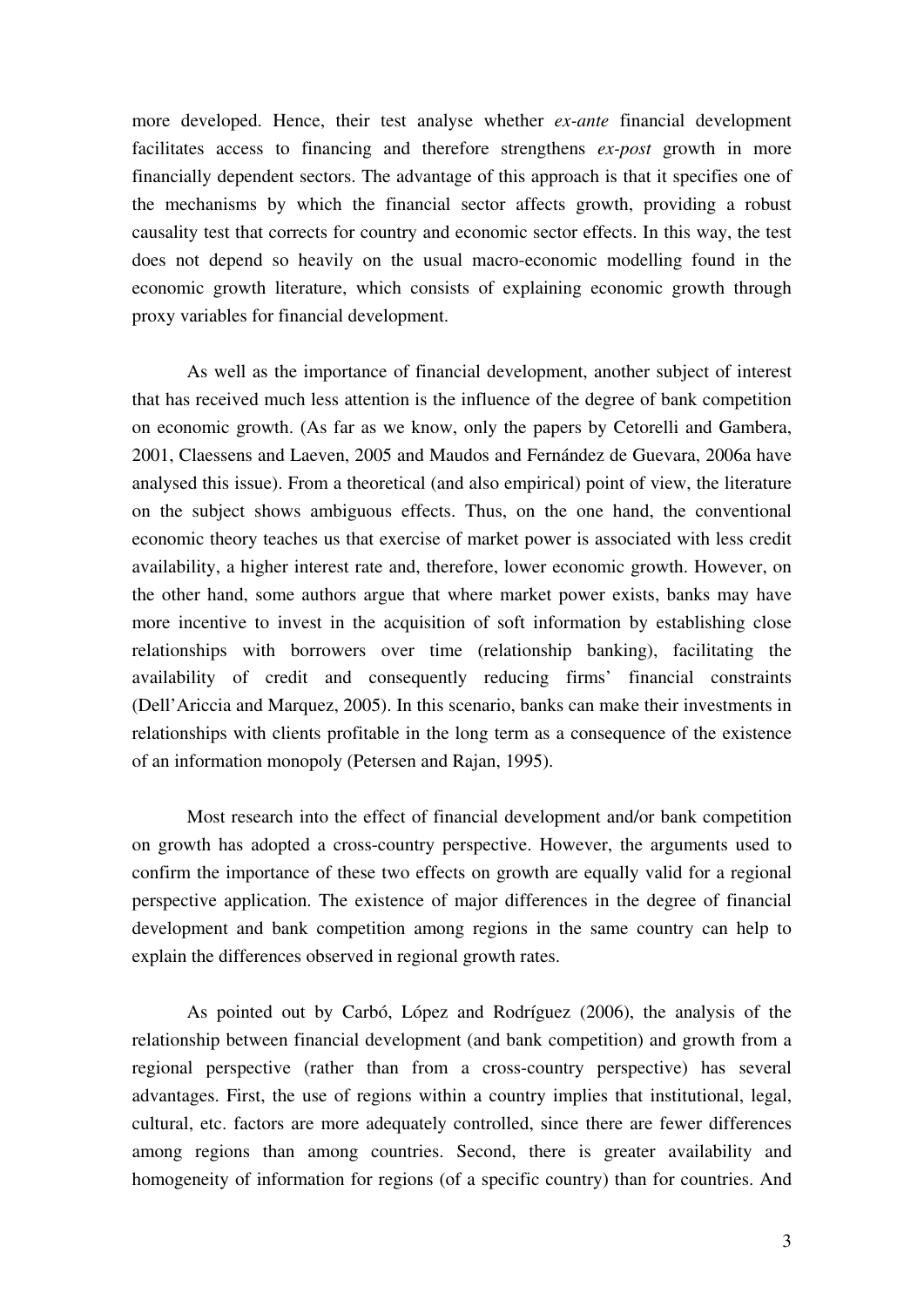third, the relevant financial market (and therefore, the measurement of financial development and bank competition) is more accurately defined at regional level. Furthermore, the mean values of the national variables used in cross-country studies may conceal important differences among regions.

In this context, the purpose of this study is to provide empirical evidence of the effect of financial development and bank competition on the economic growth of Spanish firms using the methodological approach proposed by Rajan and Zingales (1998). The Spanish case provides a good testing ground to analyse these issues because of the significant differences among regions both in terms of financial development and of the competitive rivalry in the banking markets. In addition, disaggregated information at province level (NUTS 3) is available for the 52 Spanish provinces, thus enabling us to more precisely define the most relevant financial markets for firms and to more accurately measure both financial development and bank competition.

The main innovative contributions of this study are as follows. First, the study combines information at firm level with information on the financial markets in the provinces. Thus, similarly to the study by Guiso et al. (2004), we extend the approach proposed by Rajan and Zingales using a large panel of firm-level data (in our case for Spanish companies). The main advantage of using firm-level data is that they allow us to see whether financial development and bank competition affect firms differently, depending on the size of the group they belong to. Theoretically, we do not expect all firms to be equally affected by regional financial development and bank competition, considering that larger firms can more easily raise funds in markets at a distance from their main headquarters. For that reason, our *a priori* assumption is that the effect of financial development and bank competition on growth will be greater for small and medium enterprises (SMEs). Second, in contrast to other studies that analyse the effect of bank competition on economic growth or on firms' financial constraints, the database we use provides information on the banks each firm operates with, and we are therefore able to measure the effect of bank market power more accurately. Thus, while previous studies measure the competitive rivalry of the banking market in which the borrowing firm has its headquarters, in our case, we can directly measure the market power of the banks the firm actually deals with. Third, apart from using bank market concentration as an indicator of competition, we use a market power indicator from the industrial organisation literature –the Lerner index- given the limitations of structural indicators based on market concentration. Furthermore, the methodological approach used allows us to estimate Lerner indices separately for the loan market, rather than for all banking activity. We can therefore more precisely measure the effect on firm growth of bank market power in setting loan interest rates. Fourth, in contrast to previous studies of the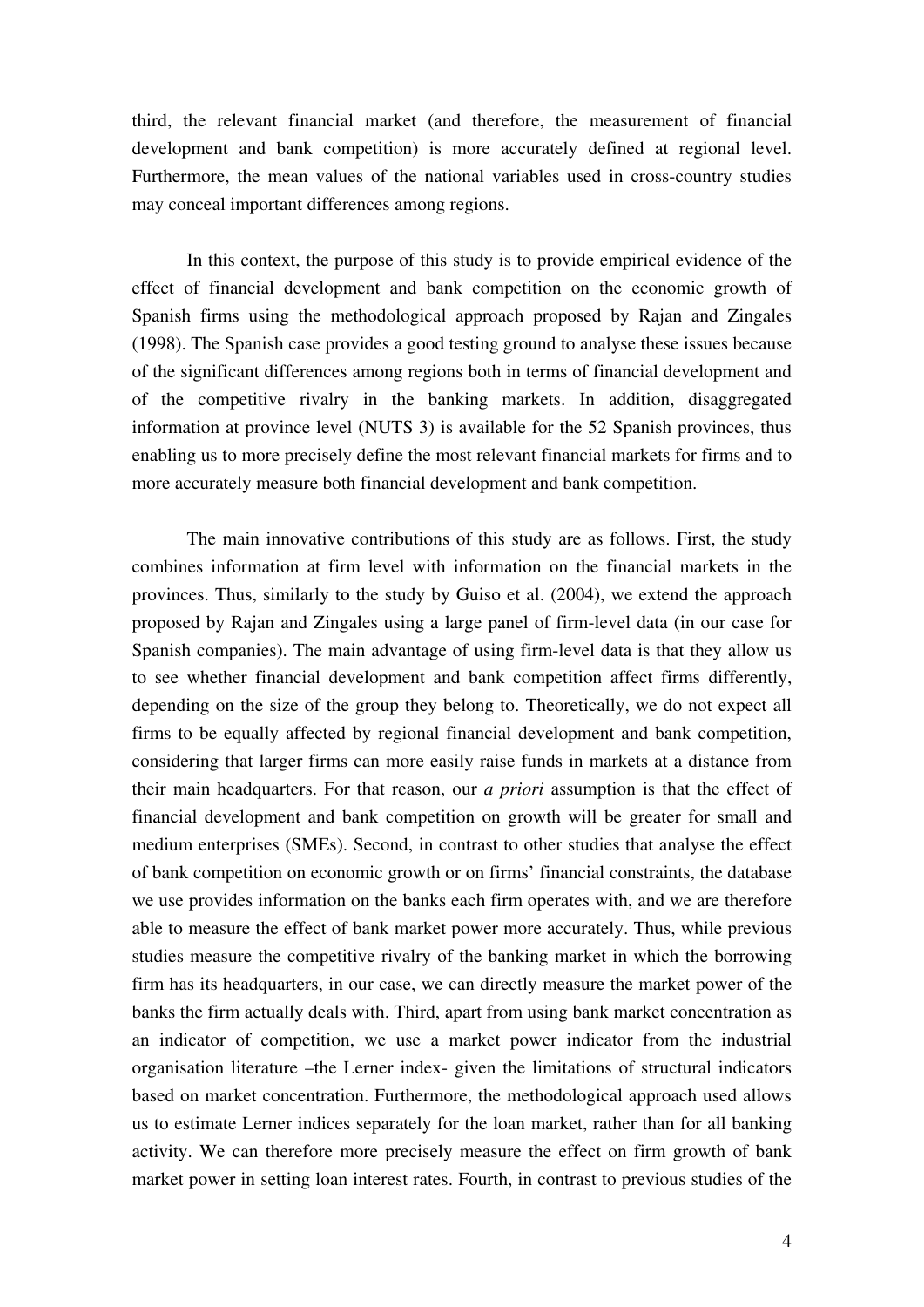Spanish case, our bank competition indicators take into account all the banking firms competing in the Spanish market, incorporating not only commercial banks into the analysis, but also savings banks and cooperative banks. And fifth, as province-level information is available, financial variables are measured for the 52 provinces (NUTS3=*provincias* in Spain), rather than for the 17 regional administrative territories (*Comunidades Autónomas* or NUTS2) in Spain<sup>1</sup>. The financial development and bank competition indicators for the province in which each firm has its headquarters can therefore be more accurately attributed to individual firms.

In line with previous studies, our results confirm the positive effect of financial development on the economic growth of firms with a greater dependency on external finance. The results also show that bank monopoly power has an inverted-U effect on economic growth, suggesting that market power has its highest effect at intermediate values. The effect is heterogeneous among firms according to the financial dependence of the industry firms belong to: firms from sectors that are more dependent on external finance enjoy a beneficial effect from bank market power. This result is consistent with the literature on relationship banking which argues that bank competition can have a negative effect on the availability of finance for more informationally opaque firms (SMEs) by reducing the expected benefits of the investments in obtaining specific information from clients.

The remainder of the paper is structured as follows. In section 2 we review the existing literature on the influence of financial development and bank competition on economic growth. Section 3 describes the methodology used for measuring bank market power, external financial dependence and the specification used to analyse the effect of regional financial development and bank competition on economic growth. Section 4 describes the sample and variables used. The main empirical results are provided in section 5. The summary of the results, conclusions and policy implications are presented in section 6.

# **2. Related literature**

1

*Financial development and economic growth* 

<sup>&</sup>lt;sup>1</sup> See Regulation (EC) No 1059/2003 of the European Parliament and of the Council of 26 May 2003 on the establishment of a common classification of territorial units for statistics (NUTS).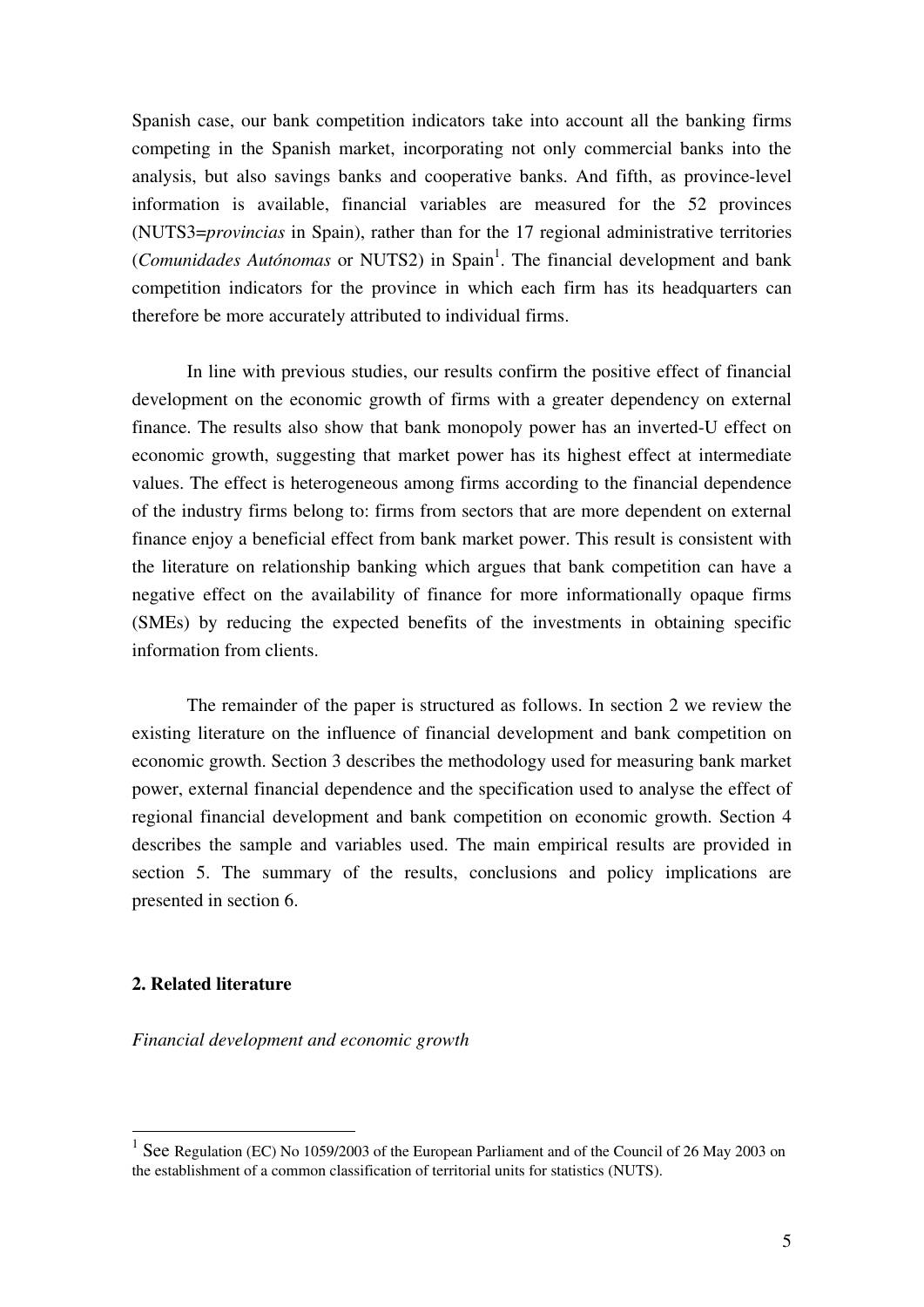The seminal work on the link between financial development and economic growth is that of Goldsmith (1969), who used the value of intermediate assets as a percentage of the GDP as an indicator of financial development, under the assumption that the size of the financial sector is positively correlated with the provision and quality of its services. Using data from 35 countries for the period 1860-1963, he concluded that there was a parallelism between economic growth and financial development in periods of several decades. However, as Levine (1993) points out, Goldsmith's work has certain limitations: a) it does not control for the effect of other variables relevant to explaining growth; b) the proxy variable used to measure the correct functioning of the financial sector has certain drawbacks; and c) the direction of causality is not identified.

During the nineties, various studied provided empirical evidence in attempts to solve the problems presented by Goldsmith's (1969) work. King and Levine (1993a and b) substantially extended the sample of countries (80 countries), controlled for the influence of other variables affecting economic growth, constructed new indicators of financial development and analysed their influence on a variety of economic growth dimensions (GDP per capita, capital-labour ratio and total factor productivity). Their results showed a strong positive correlation between financial development and economic growth indicators, and that initial levels of development are a good predictor for growth rates of production, capital and productivity in the following 30 years.

Levine and Zervos (1998) used a sample of 49 countries over the period 1976-93 to investigate whether different measures of financial development predict future growth rates of production, capital, productivity and saving. Their results showed a positive and significant correlation between the two groups of variables, even when other explanatory variables were controlled for in the estimation. The results indicate that financial markets and institutions provide the services necessary to guarantee long term economic growth.

The work of Levine, Loayza and Beck (2000) evaluates whether the exogenous component of financial intermediation development has an influence on economic growth, and whether differences in the legal and accounting systems among countries explain the differences in their levels of financial development. Their results show that the exogenous component of financial intermediation development is positively associated with economic growth. They also show that differences in legal systems and accounting practices go some way to explaining the differences in financial development among countries. These two results indicate that legal and accounting reforms (that strengthen the rights of creditors and the execution of contracts) and the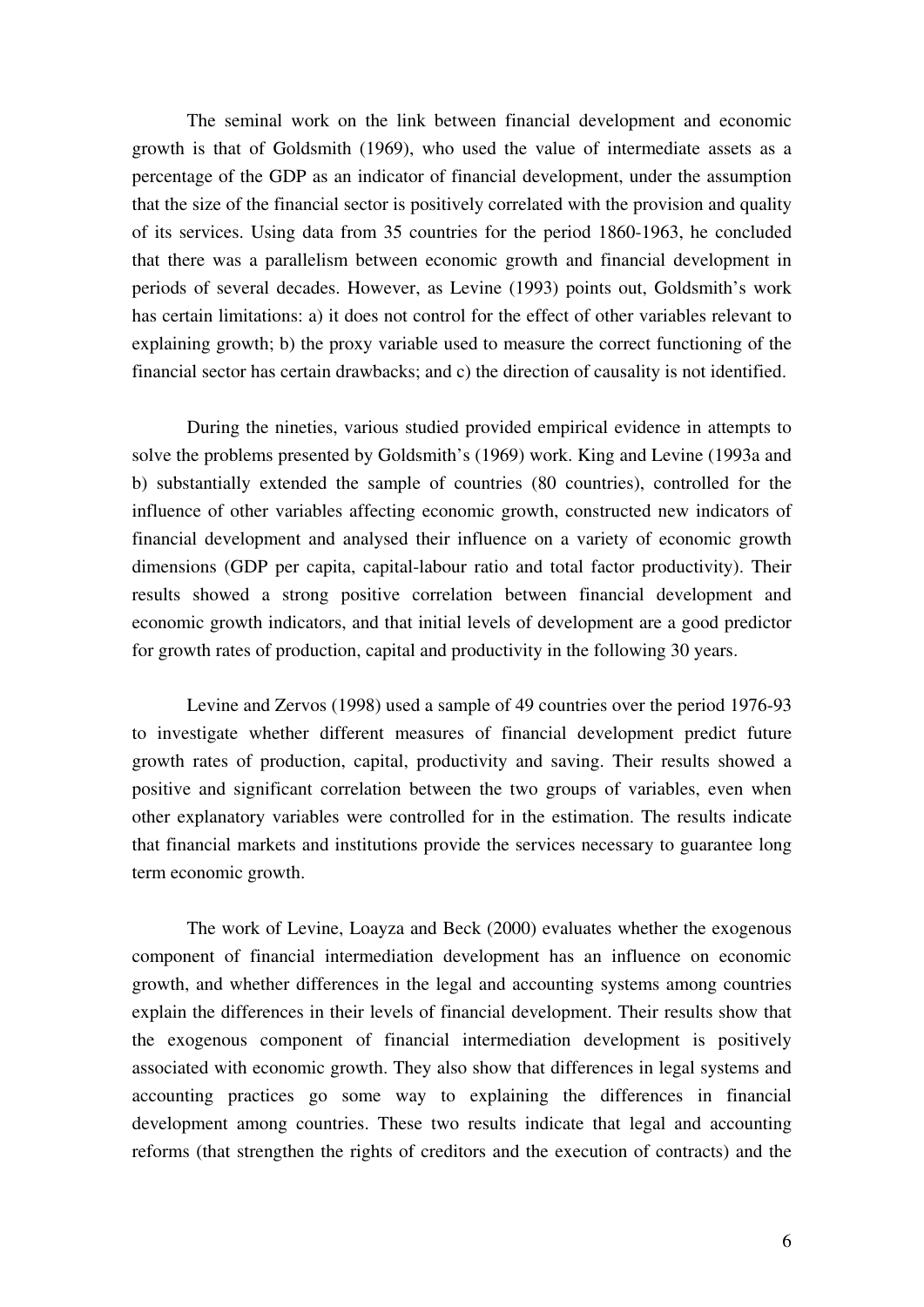transparency and effectiveness of accounting practices can, in turn, foster financial development and accelerate economic growth.

Finally, Loayza and Rancière (2006) analyse the apparent contradiction in two branches of the literature on the effects of financial development on growth. On one hand, the literature on economic growth finds a positive relation between the two variables; on the other, the literature on bank crises finds that monetary aggregates are good predictors of economic crises. These authors show how this apparent contradiction can be explained in terms of the differences between short term (negative) and long term (positive) effects associated with the task of intermediation between saving and investment.

As we outlined in the introduction, the study that specified the mechanism by which financial development fosters economic growth is that of Rajan and Zingales (1998). Previous studies had simply verified the existence of a positive correlation between the two variables, without establishing the direction of causality. Although King and Levine (1993a) specifically explore this problem of causality and show that the predetermined component of financial development is a good predictor of growth over a period of 10 to 30 years, Rajan and Zingales (1998 and 2001) put forward two arguments that question these results. First, the positive correlation between financial development and economic growth might reflect the existence of a problem of an omitted variable, such as the saving rate, which is related to both variables. Second, the proxy variables for financial development (such as market capitalisation as a percentage of GDP) may be leading indicators that anticipate future growth rather than casual factors. For these reasons, Rajan and Zingales' contribution was to design an empirical test that specifies the mechanism by which finance affects growth, thus providing a stronger test of causality. The mechanism they consider is that financial development facilitates firm access to external finance, particularly to those firms that depend most heavily on external finance, thus favouring increased investment and economic growth.

Taking the European case as their reference, Guiso, Jappelli, Padula and Pagano (2004) analyse the importance of financial development and financial integration in explaining differences in economic growth using both sectoral and firm level data. Following the methodology of Rajan and Zingales (1998), their results once again confirm the positive effect of financial development on economic growth. Moreover, these authors used a wide range of simulations to analyse the effects of an advance on the degree of integration in European financial markets, finding a positive effect on economic growth. The greatest effects would take place if a similar level of financial integration was reached in Europe as in the United States, although major differences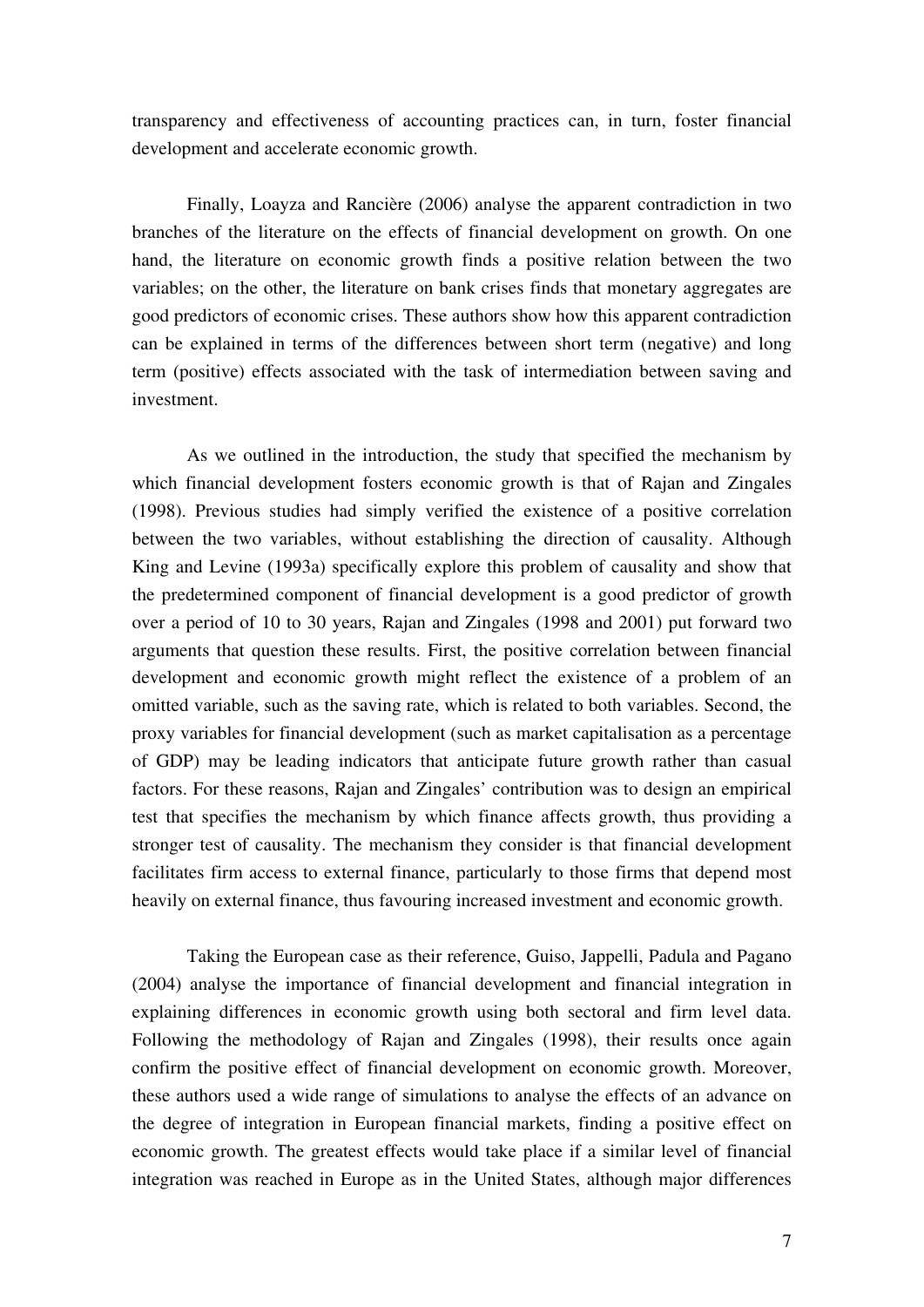exist between countries. Countries with weaker financial structures (Belgium, Denmark, Greece and Italy) would reap the greatest benefits, while the effects would be more modest in more financially developed countries (United Kingdom, Switzerland and the Netherlands).

 Although the regional perspective is increasingly important in monetary and financial research (see a survey in Dow and Fuentes, 1997), the effect of financial development on growth has scarcely been explored on a regional scale<sup>2</sup>, perhaps as a consequence of the lack of suitable databases to consider financial development. The exception is the case of Spain, where recent studies by Carbó and Rodríguez (2004) and Carbó, López and Rodríguez (2006) are of particular interest. In the first case, these authors employ dynamic causality and panel data techniques to find that lending dependence confers banks a special role in promoting regional economic growth. In the second case, Carbó, López and Rodríguez (2006) show that banking sector development and financial innovation in banking positively contribute to regional GDP, investment and gross savings growth.

#### *Bank competition and growth*

1

As mentioned in Maudos and Fernández (2006a), the direct or indirect effect of bank competition on economic growth has been analysed in two areas of research. In the first case, in the area of the relationship lending (see a survey in Boot, 2000), some studies have analysed the effect of bank competition on the cost of financing and on credit availability, which affects investment and economic growth. In the second case, a small number of studies have directly analysed the effect of bank competition on economic growth using aggregate sector information for a sample of countries.

One of the studies with the greatest repercussions for the analysis of the effect of bank competition in determining the value of the relationship between the bank and the borrowing firm is that of Petersen and Rajan (1995). These authors develop a theoretical model that demonstrates how when banking markets are competitive, banks have fewer incentives to invest in relationship building and borrowing firms are subject to greater financial constraints. The model was tested empirically with data on American SMEs and shows that firms situated in more competitive (less concentrated) markets are subject to greater financial constraints.

 $2$ In the context of the growth-finance nexus, studies that adopt a regional perspective include Williams and Gardener (2003) and Mackay and Molyneux (1996).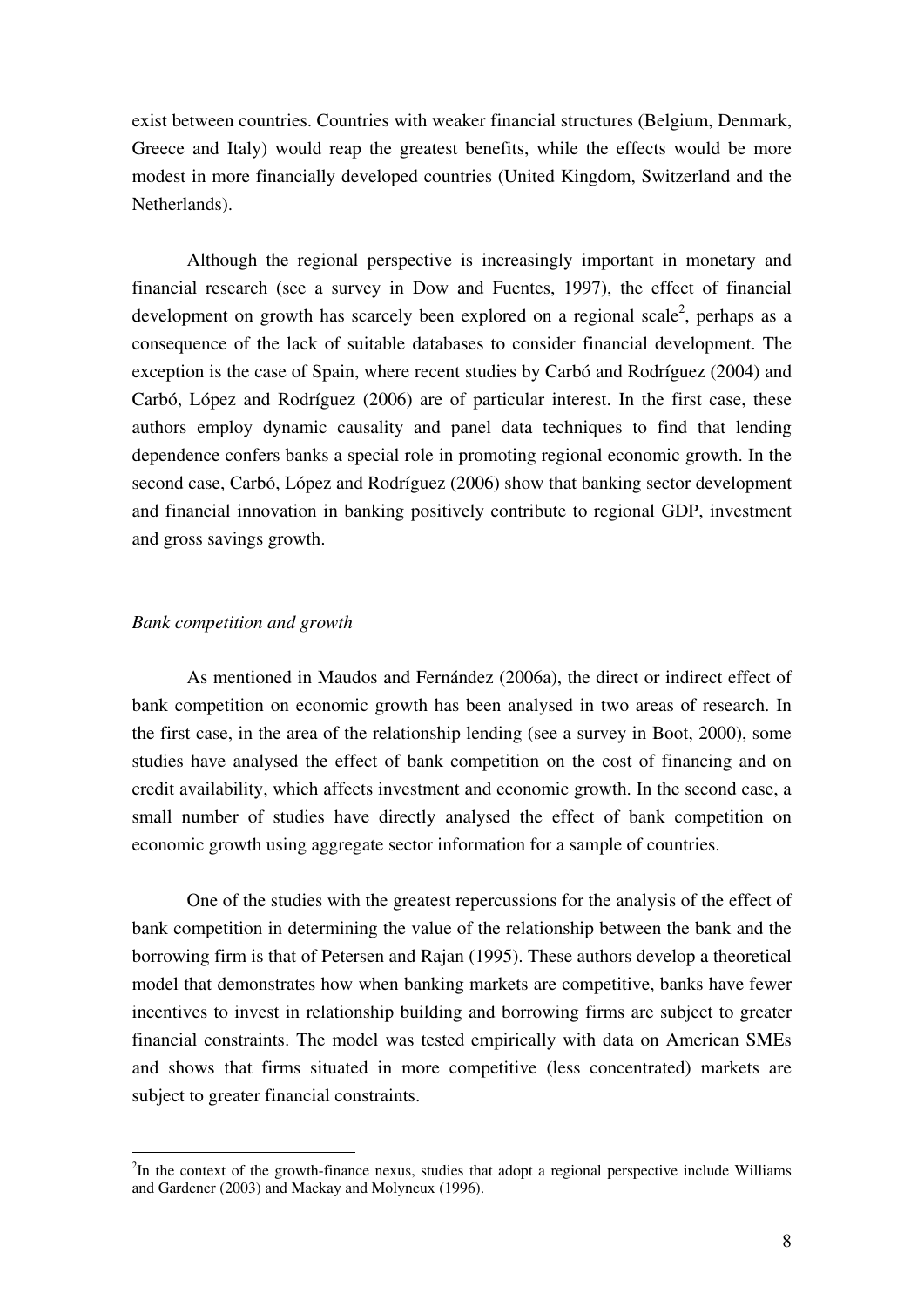In the area of relationship lending, other papers have analysed the effect of relationship banking on firms' financing constraints by controlling for the influence of bank competition. D'Auria et al*.* (1999) found that an increase in concentration causes an increase in the cost of financing, although the economic impact is very small. Angelini et al*.* (1998) show that concentration is not a statistically significant variable on financial conditions, in contrast to the evidence offered by Petersen and Rajan (1995).

One issue that has received little attention is whether the results of the effect of bank market power on firm financing constraints obtained in studies of bank-firm relationships are robust to the use of different competition indicators. In this vein, the only exception is the study by Carbó, Rodríguez and Udell (2006) who analyse the effect bank competition has on the financial constraints on Spanish SMEs. These authors were the first to use a competition indicator from the industrial organisation (IO) literature –the Lerner index- as an alternative to traditional measures of concentration. They find that the results are sensitive to the choice between IO margins and traditional concentration measures. Their results show that the Lerner index is a more consistent indicator of market power, and cast doubt on the validity of relying on concentration measures as proxies of competition in corporate lending relationships.

Using aggregate information for a sample of countries, a small number of studies have directly analysed the effect of bank competition on economic growth. Cetorelli and Gambera (2001) extend the model of Rajan and Zingales (1998) by introducing bank market concentration as an explanatory variable of growth. Their results provide evidence that bank concentration promotes growth of sectors most in need of external finance by facilitating credit access to firms, especially younger ones.

 Given the limitations on the use of indicators of market concentration to proxy competition, the recent study by Claessens and Laeven (2005) is the first to analyse the effect of bank competition on economic growth using an indicator of competition based on the theory of industrial organisation. Specifically, Claessens and Laeven use the results of a previous study in which they calculate the *H*-statistic for 20 countries, though the analysis of its effect on economic growth is reduced to 16 countries. Their main conclusion is that the most competitive banking systems can reduce hold-up problems and financial intermediation costs, favouring the access of firms to external finance. Furthermore, given the low degree of correlation between the *H-*statistic and market concentration, the indicators of bank market concentration do not help to forecast sector growth.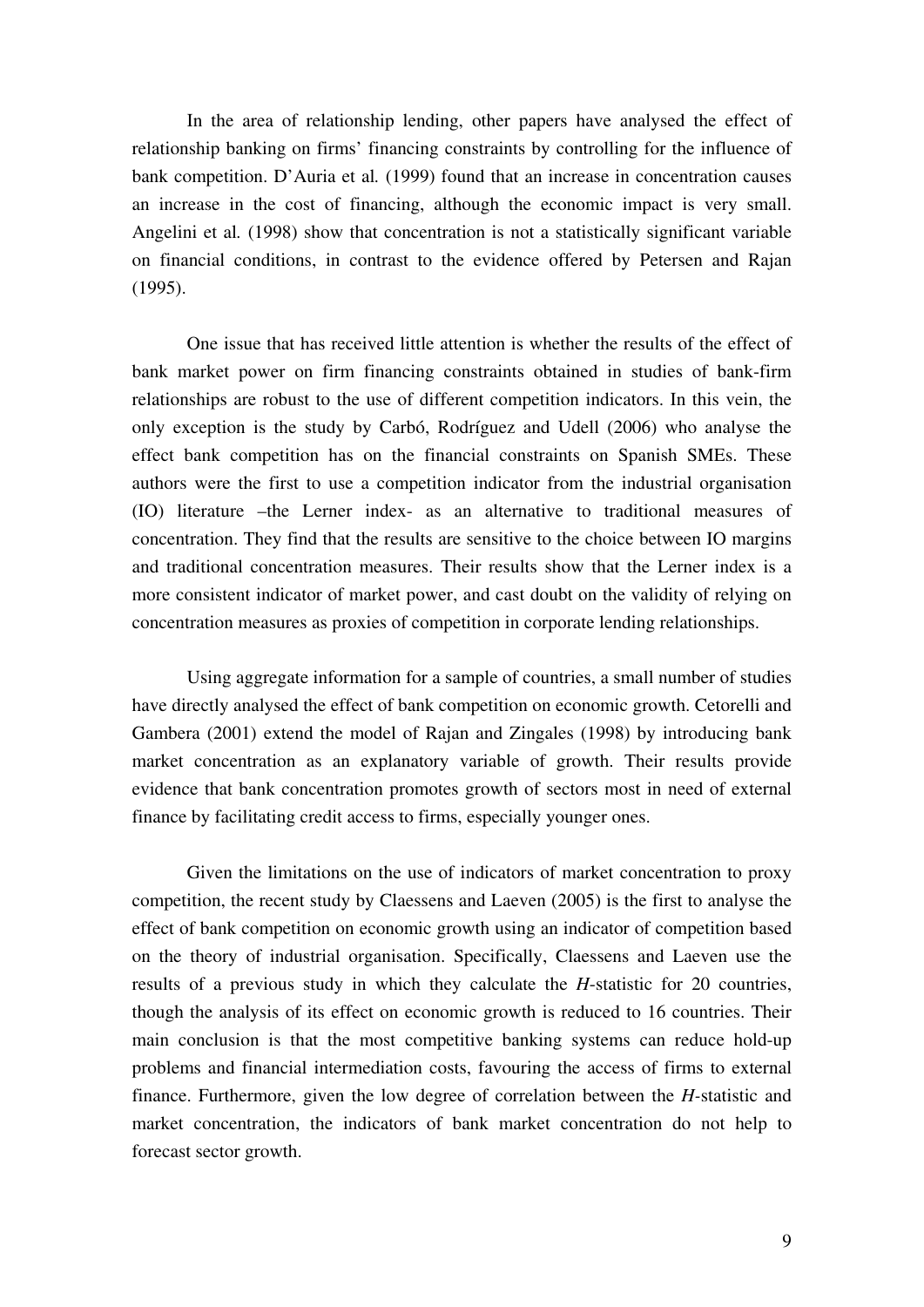Finally, Maudos and Fernández de Guevara (2006a) analyse the effect of financial development and bank competition on economic growth using both structural measures of competition and measures based on the new empirical industrial organization perspective (the Lerner index and the *H*-statistic). This paper also extends the number of sectors included in previous papers by considering not only manufacturing industries, but also the services sector. The evidence obtained in the period 1993-2003 for a sample of 53 sectors in 21 countries indicates that financial development and the exercise of bank market power promote economic growth. They argue that the latter result is consistent with the literature on relationship lending which affirms that bank competition can have a negative effect on the availability of finance for companies that are informationally more opaque. Once again, their results cast doubt on the use of market concentration measures as indicators of competition.

# **3. Methodology**

#### *3.1. Model specification*

 Following other recent papers, the model of reference for analysing the effect of regional financial development and bank competition on economic growth takes as its starting point the specification adopted in Rajan and Zingales (1998) and subsequently expanded in Cetorelli and Gambera (2001), Claessens and Laeven (2005) and Maudos and Fernández de Guevara (2006a) to analyse the effect of bank competition on economic growth.

In the initial study by Rajan and Zingales (1998), the specification focuses on analysing the effect of financial development, and consequently on testing whether the industries most dependent on external finance present higher rates of growth in countries with a higher level of financial development. Thus, they examine the differential effect of a common level of financial development on different industries within a country. The virtues of the test are that a) it looks for evidence of a specific mechanism by which finance affects growth, thus providing a stronger test of causality, and b) it corrects for fixed country and industry effects. As a result, the empirical test is less dependent on a specific macroeconomic growth model.

 The expansion of the Rajan and Zingales model to test the effect of the degree of bank competition on growth takes into account the mechanism by which bank competition affects growth, namely through firms' financial dependence. Thus the introduction of the financial dependence variable interacting with the indicator of bank competition allows us to verify whether firms that require the most external finance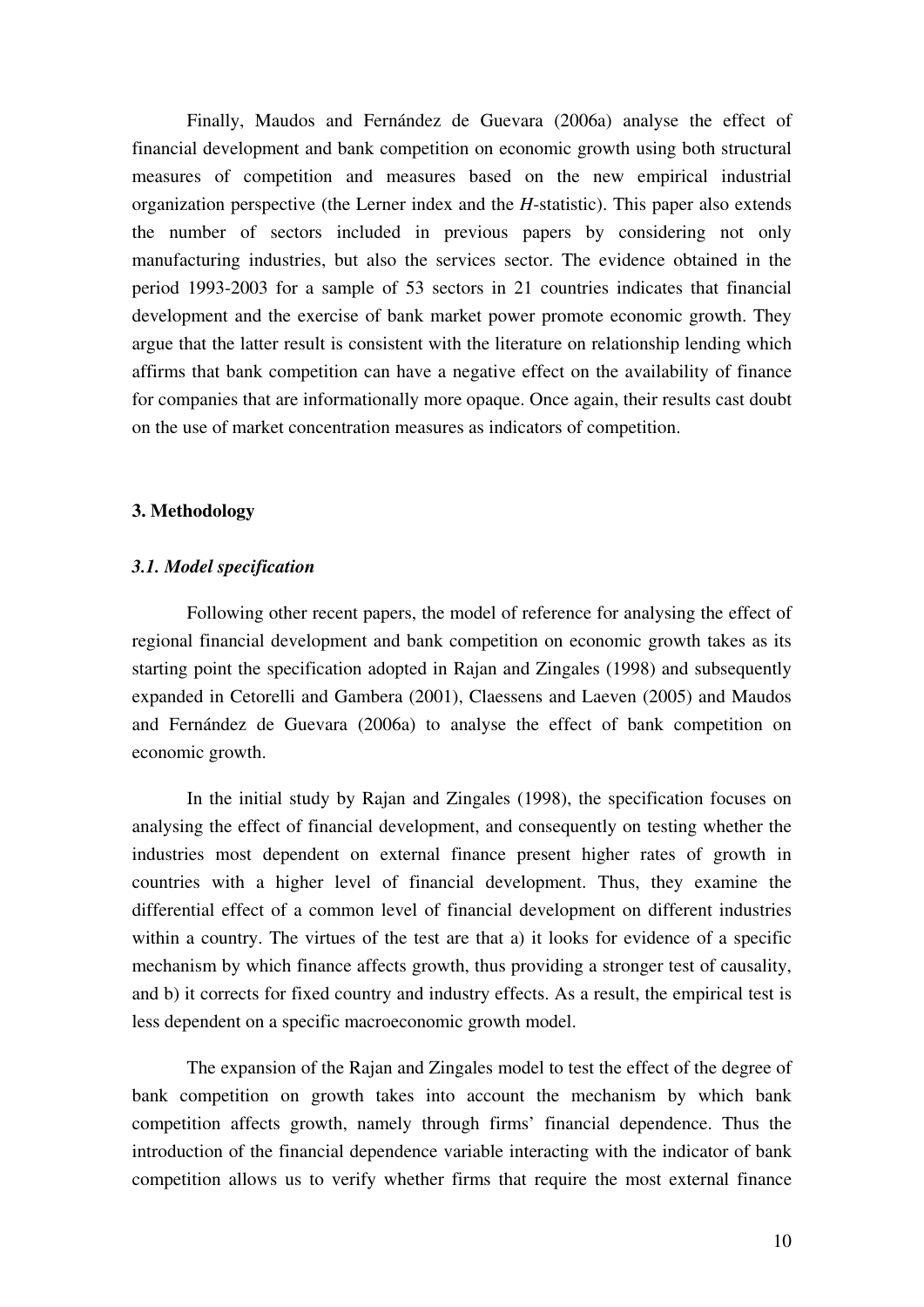grow faster in regions with more competitive banking markets (or if they operate with more competitive banks), or whether, on the contrary, higher levels of market power facilitate access to finance for firms that would not have obtained it in highly competitive contexts. Thus, following the specification of Claessens and Laeven (2005) and Maudos and Fernández de Guevara (2006a), the model to be estimated is the following:

 $Growth_{ijk} = Constant + \psi_1$  Sector dummies  $_j + \psi_2$ Region Dummies<sub>k</sub> +  $\psi_4$ *External Dependence*  $\psi_5$ <sup>\*</sup> Financial Development<sub>k</sub> +  $\psi_5$ *External Dependence*<sup> $*$ </sup> *Bank Competition*<sub>*k*</sub><sub>*or*</sub><sup> $*$ </sup> +  $\varepsilon$ <sub>*j*,*k*</sub> (1)

where i=firm, *j*=sector, *k*=the region (province) where the firm is located, *Growth*= the firm's average real sales growth rate*,* and *Bank competition* is the indicator of the degree of bank competition in region *k* (Lerner index or, alternatively, an indicator of market concentration). The sector and region *dummies* capture the influence of effects specific to each sector or region, respectively.

## *3.2. The measurement of bank competition*

In most studies that analyse the influence of bank competition on growth or firms' financing constraints, the competitiveness of the banking industry is proxied by a market concentration index. However, recent studies (Berger *et al.*, 2004; Maudos and Fernández de Guevara, 2004 and 2006a and b; Fernández de Guevara *et al.*, 2005; Fernández de Guevara and Maudos, 2007; Claessens and Laeven, 2004; Carbó, Rodriguez and Udell, 2006, among others) have shown the limitations of proxying bank competition intensity with concentration measures, pointing to the need to use alternative indicators. For this reason, we use a competition indicator from the new empirical industrial organization approach: the Lerner index.

The Lerner index measures the capacity to set interest rates above marginal costs as a proportion of prices. This market power indicator is usually derived from the Monti-Klein model, which under standard assumptions (see Freixas and Rochet, 1997; and Maudos and Fernández de Guevara, 2006b), the first order condition of a profit maximization problem yields the following expression for the loan market:

$$
\left[\frac{r_{\scriptscriptstyle L}^{*} - r - mc_{\scriptscriptstyle L}}{r_{\scriptscriptstyle L}^{*}}\right] = \frac{1}{N\varepsilon_{\scriptscriptstyle L}(r_{\scriptscriptstyle L}^{*})}
$$
(2)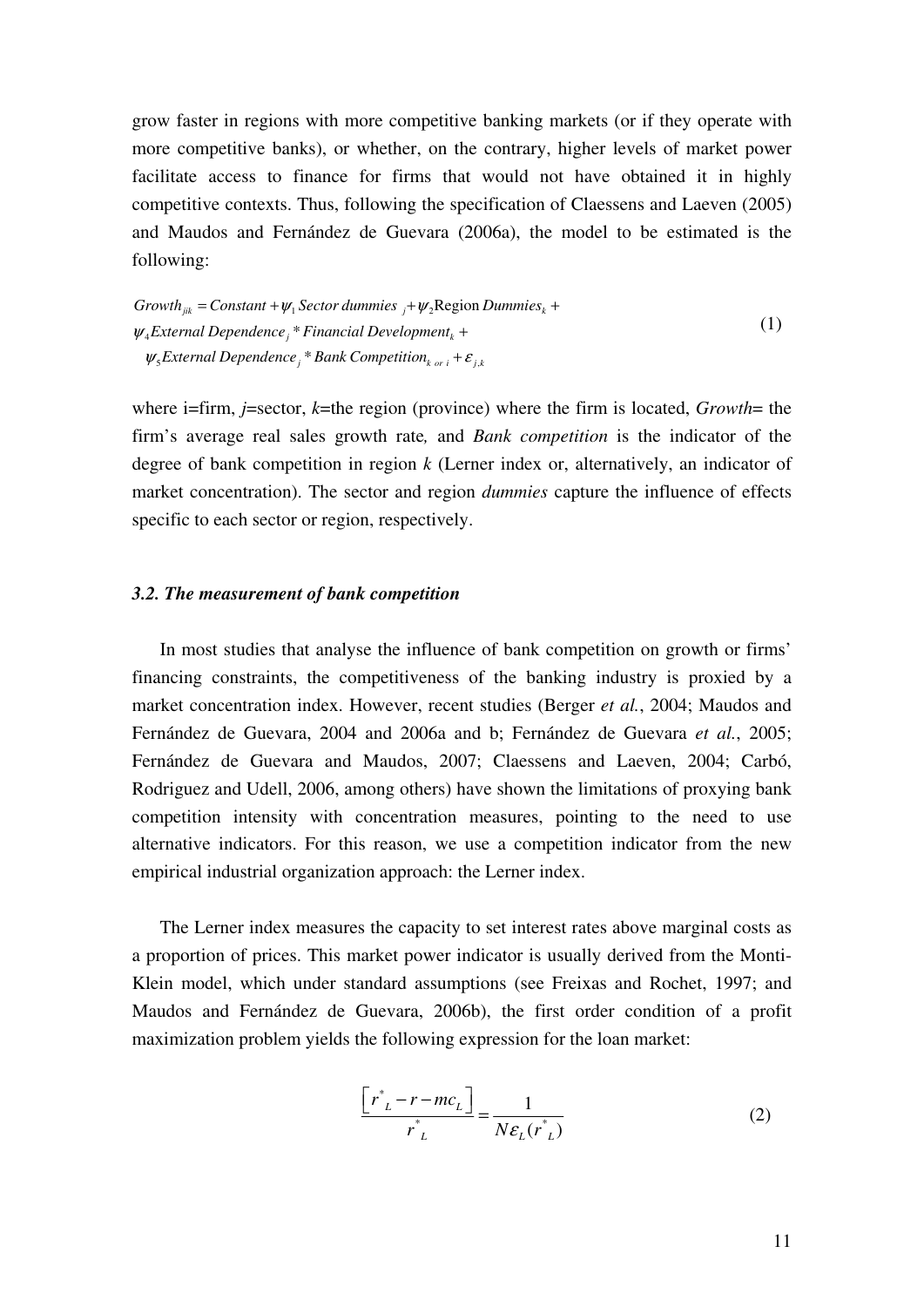where  $r_L$  and  $r$  are the interest rates of loans (L) and interbank market, respectively,  $mc_L$ is the marginal operating costs,  $\varepsilon_L$  is the elasticity of demand for loans, and the expression of the Lerner index appears on the left hand side of the equation.

The estimation of the Lerner index has been applied in the studies by Angelini and Cetorelli (2003), Fernández de Guevara *et al.* (2005), Maudos and Fernández de Guevara (2004 and 2006a and b), Fernández de Guevara and Maudos (2007), Carbó, Humphrey and Rodríguez (2003), Carbó, Rodríguez and Udell (2006), among others. However, only in Maudos and Fernández de Guevara (2006a and b) the Lerner index is estimated separately for loans (and deposits)<sup>3</sup>.

Marginal operating costs are estimated from a translog cost function, where operating costs (*c*) depend on two outputs (*L*=loans, and *D*=deposits), two input prices  $(w_1)$ =price of labour and  $w_2$ = price of physical capital) and technical change proxied by a time dummy  $(Trend)^4$ :

$$
\ln c_{it} = \sum \gamma_h \ln w_{hit} + \gamma_L \ln L_{it} + \gamma_D \ln D_{it} + \frac{1}{2} \sum \sum \gamma_{hm} \ln w_{hit} \ln w_{mit} + \gamma_{LD} \ln L_{it} \ln D_{it}
$$
  
+  $\frac{1}{2} \gamma_{LL} (\ln L_{it})^2 + \frac{1}{2} \gamma_{DD} (\ln D_{it})^2 + \frac{1}{2} \sum \gamma_h \ln w_{ht}^2 + \sum \gamma_{hL} \ln w_{hit} \ln L_{it}$   
+  $\sum \gamma_{hD} \ln w_{hit} \ln D_{it} + \mu_1 Trend + \frac{1}{2} \mu_2 Trend^2 + \mu_L Trend \ln L_{it} + \mu_D Trend \ln D_{it}$   
+  $\sum \mu_h Trend \ln w_{hit} + u_{it}$  (3)

According to this expression, operating marginal costs for loans are given by the following equation:

$$
mc_{L_{u}} = \frac{\partial c_{u}}{\partial L_{u}} = \left[ \gamma_{L} + \gamma_{LL} \ln L_{it} + \sum \gamma_{hL} \ln w_{hit} + \gamma_{LD} \ln D_{it} + \mu_{L} Trend \right] \frac{c_{it}}{L_{it}} \tag{4}
$$

In order to test the robustness of results, we also use bank market concentration as an indicator of competition. Specifically, we use the Herfindahl-Hirschman index (HHI), which is defined as the sum of the square of the market shares of all the banks (commercial banks, savings banks, and cooperative banks) that compete in the market. As in other studies referring to the Spanish economy (Carbó, Humphrey and Rodríguez, 2003; Fernández de Guevara and Maudos, 2007; among others), we consider that the regional market (specifically the province) is the most relevant for evaluating competition, given that many financial institutions are in fact present in just one or a

1

<sup>&</sup>lt;sup>3</sup> The other papers estimate a Lerner index for all banking activity as the ratio (price of total assetsmarginal costs of total assets)/price.

<sup>&</sup>lt;sup>4</sup> Symmetry and linear homogeneity in input prices restrictions are imposed.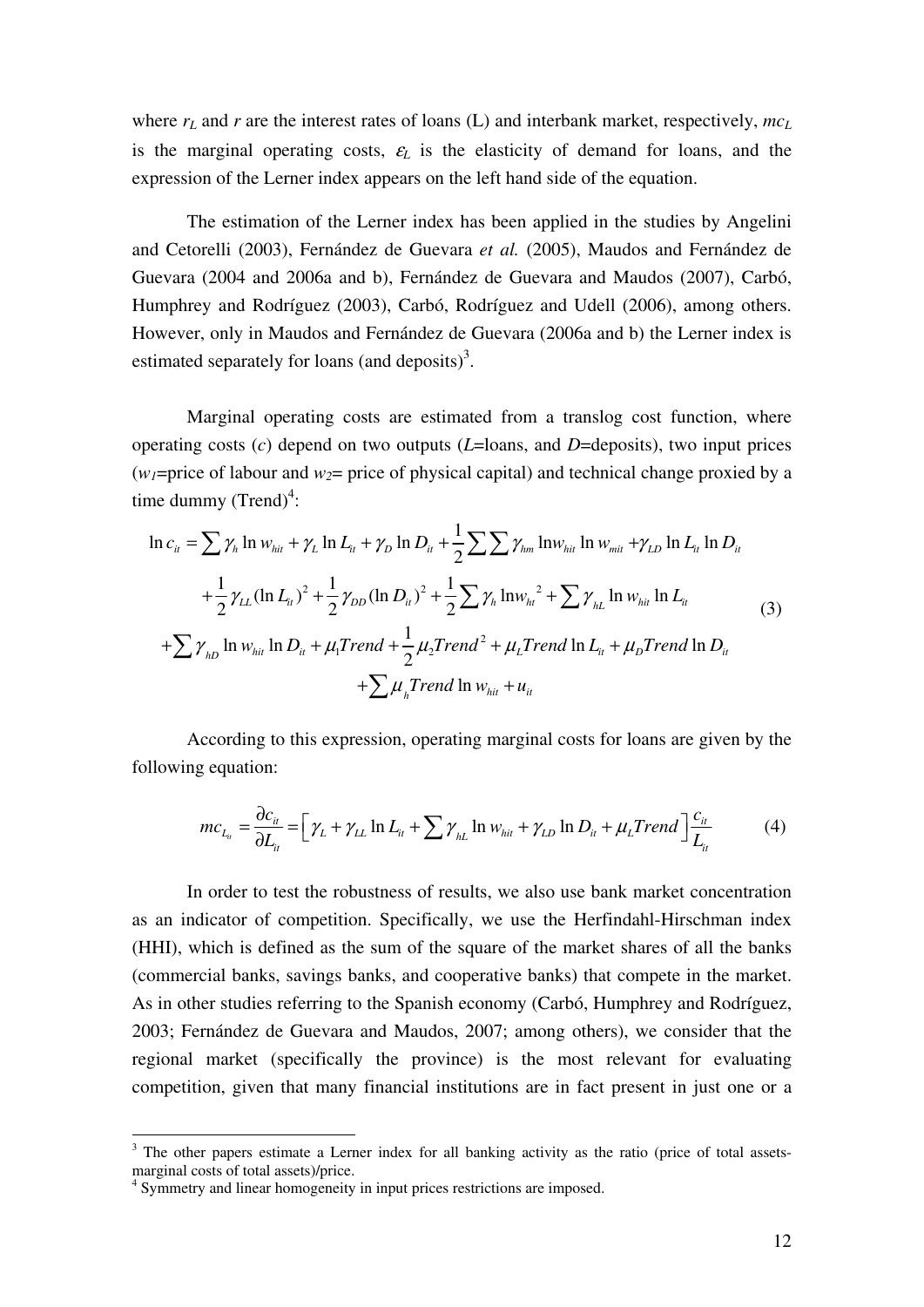few provinces. Since the only information available for each bank at province level is the distribution of its branch network, we use this variable as proxy for banking output for the purposes of calculating the market concentration in each province.

#### *3.3. The measurement of external financial dependence*

 Following the approach in Rajan and Zingales (1998), papers that analyse the effect of financial development on growth measure the external financial dependence at the industry level using as a benchmark a country with developed capital markets in which firms do not face frictions in their access to financing. For the same reason, the external financing needs are computed for large firms, as SMEs face more financial restrictions.

In our case, the financial dependence for each Spanish industry is measured using the information for large firms. Specifically, we follow the recommendation of the European Commission 96/280/CE on the definition of large firms in terms of the number of employees (firms with more than 250 employees).

As Rajan and Zingales (1998) argue, the use of a benchmark is based on the assumption that there are technological reasons (project scale, gestation period, etc.) why some industries depend on external finance more than others, and that these reasons are the same in all countries (in our case, regions). Thus, the assumption is that if an industry in a specific region has certain technological characteristics, those same characteristics will be present in the rest of the regions in the sample analysed. In other words, we examine whether a firm in a specific industry that is more dependent on external financing grows relatively faster in a region that is more financially developed.

# **4. Data, sample and variables used**

Estimation of equation (1) requires combining information on the firm's growth and the financial development and bank competition of the province where the firm has its main headquarters. In the first case, as in Guiso et al. (2004), economic growth is proxied by the annual sales growth rate on the basis of the SABI (*Sistema de Análisis de Balances Ibéricos*) database provided by Bureau Van Dijk, which contains financial and economic information for a large sample of Spanish firms. Due to the scarcity of information from 2004 onwards, the period considered runs from 1997 to 2003. However, considering that data is only available over shorter time intervals for many firms, we compute the average annual growth rate for each firm using the available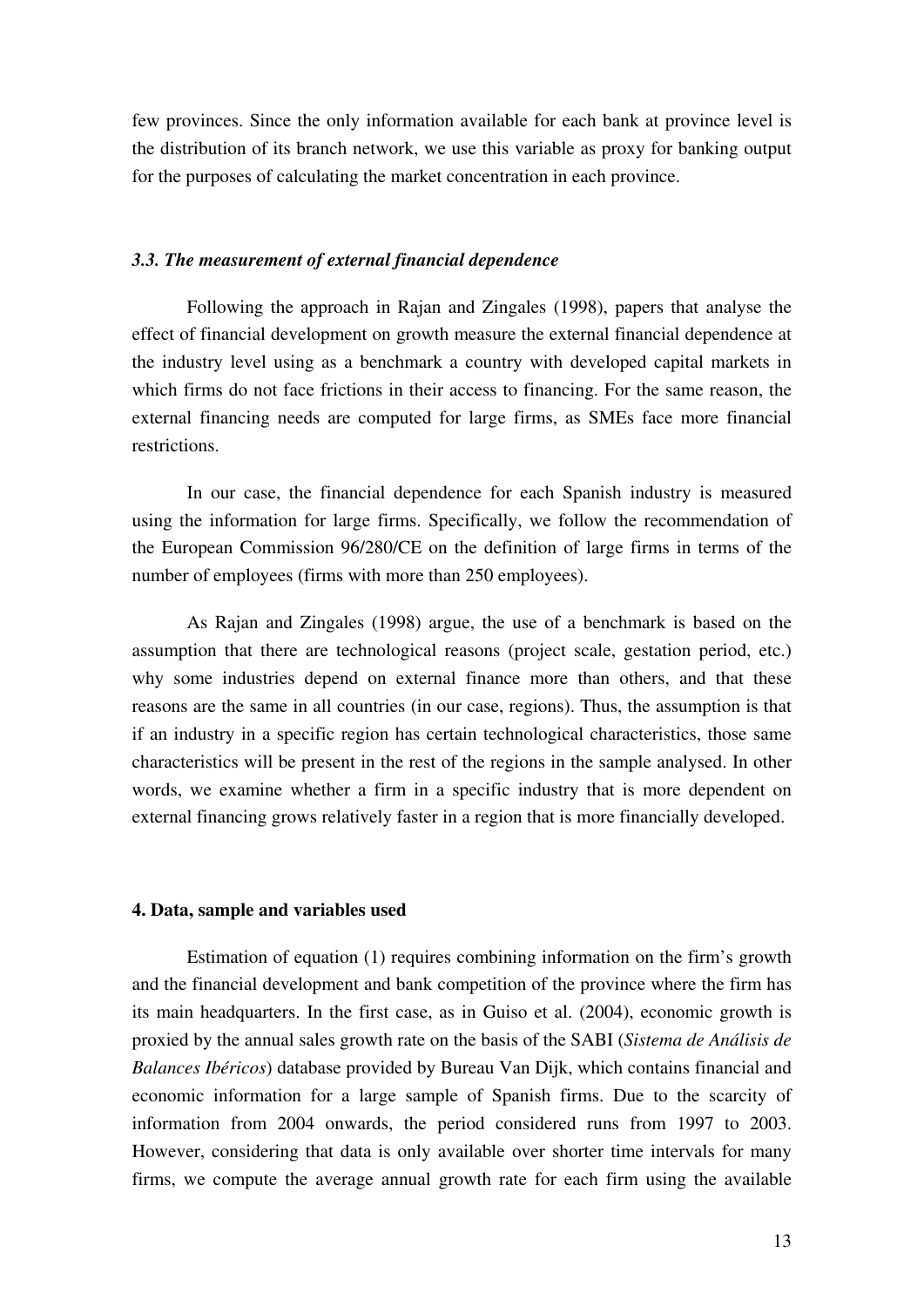sample for each firm. The growth variable is merged with regional-level data on indicators of financial development and bank competition and sector-level data on financial dependence. Real sales growth rates are computed using the value added deflators for the same sectors of activity (2 digits of NACE rev. 1) obtained from Spanish National Accounts (Source: National Institute of Statistics).

The information on financial development is proxied by one of the most commonly used variables, such as the private credit/GDP ratio. The information is taken from the Bank of Spain (private credit) and from the National Institute of Statistics  $(GDP)^5$ .

Financial dependence is also proxied using information from the SABI database. For each firm, SABI offers information on the sector of activity to which it belongs according to different sector classifications. Specifically, the SABI data used were obtained according to the NACE Rev. 1 classification (59 industries). As in other papers, we restrict our attention to manufacturing firms (agricultural, mining/extraction or energy companies were excluded) in order to reduce dependence on regional-specific factors. However, as in Maudos and Fernández de Guevara (2006a), we included the private service sectors of the economy taking into account its important contribution to the GDP (53% of the Spanish GDP in 2003). From the services sector we excluded the financial sector (financial intermediation, insurance and pension funding, and financial intermediation auxiliary activities). With these criteria, we selected firms from 38 industries.

As in Maudos and Fernández de Guevara (2006a), the degree of external financial dependence is proxied by the ratio of debt with cost to current liabilities. Specifically, the definition used is as follows:

[Non current liabilities] + [Current liabilities : loans] [Total assets] - [Current liabilities : creditors] - [Other current liabilities] (5)

With data on the large firms defined above, ratio (5) is calculated for each sector, aggregating the firms' data for each year in the numerator and in the denominator. Subsequently we obtain the average of the annual data during the period 1997-2003, so that the degree of financial dependence refers to the average for the period. As

1

<sup>&</sup>lt;sup>5</sup> Market capitalization of listed firms and the sum of private credit and market capitalization (as a percentage of GDP) are other frequently used variables to proxy financial development. However, because the securities market is national in Spain, no information is available on market capitalization of firms by regions. As SMEs do not have access to securities markets, we check our results by splitting the sample into large and small firms. It must also be taken into account that the Spanish financial structure is strongly based on financial intermediaries rather than on markets. Hence, the absence of the market capitalization variable would have less impact on the results than in other countries.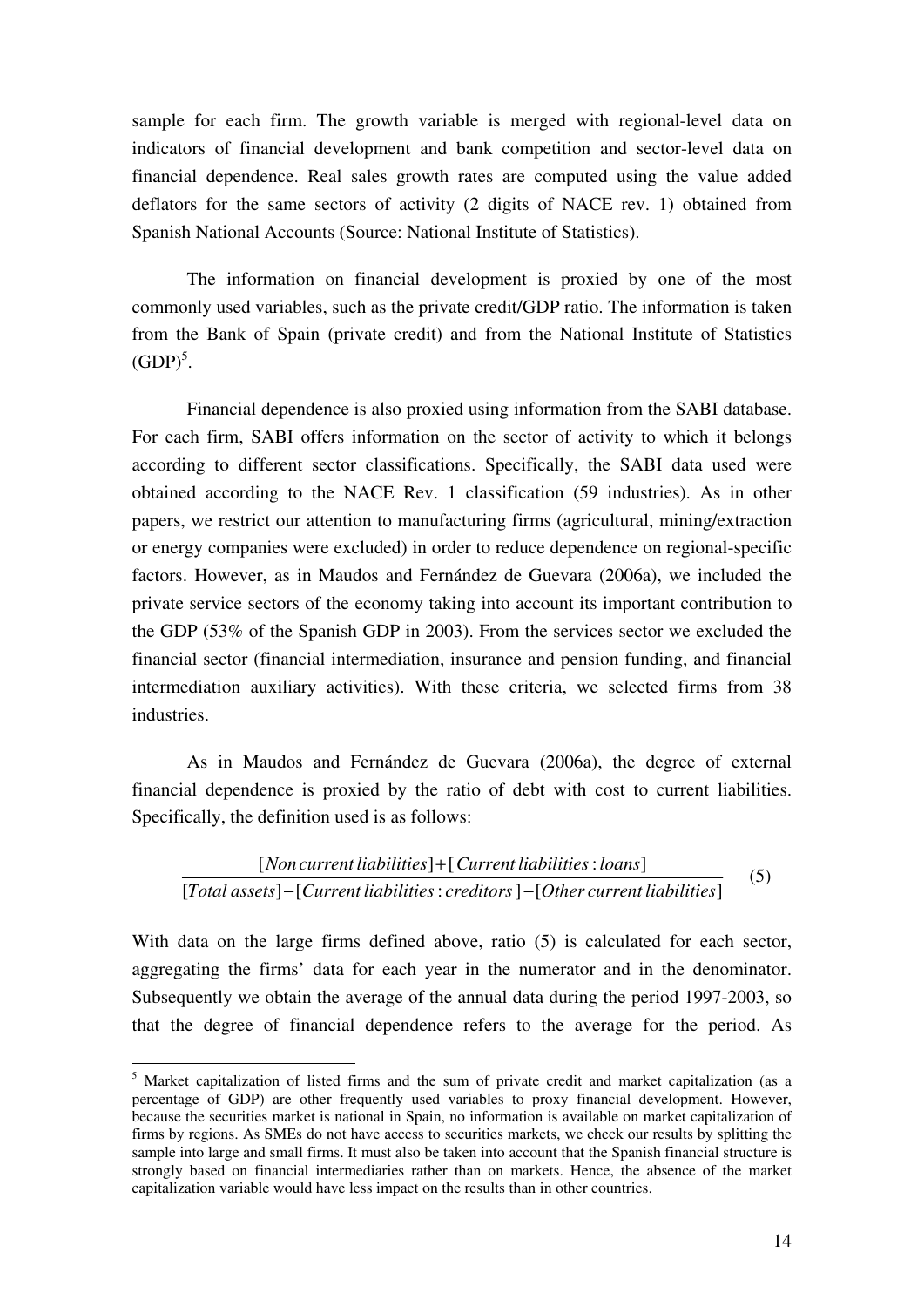suggested by Rajan and Zingales (1998), using the average of the data smoothes temporal fluctuations and reduces the effects of outliers. Altogether, for the large firms, information is available for 1,204 firms.

In the case of the Lerner index, the statistical sources used are the balance sheets and profit and loss accounts of the commercial banks, savings banks and cooperative banks published by the AEB (*Asociación Española de Banca*), CECA (*Confederación Española de Cajas de Ahorros*) and UNACC (*Unión Nacional de Cooperativas de Crédito*) 6 , respectively. The sample includes practically all the financial institutions operating in Spain during the period 1997-2003. From the total of banks existing in each year, we eliminated those for which any of the variables required to estimate the Lerner index and its determinants was not available, as well as some observations that we can describe as statistical outliers. With these criteria, the sample used represents more than 90% of the total bank assets in Spain.

The loan interest rate  $(r<sub>L</sub>)$  is computed as the ratio of interest income divided by loans. The money market rate is proxied by the annual inter-bank deposit rate (reported by the Bank of Spain). Marginal operating costs are calculated by estimating equation (3). As panel data are available, fixed effects are introduced in the estimation of the costs function to capture the effect of possible unobserved variables specific to each bank

To calculate the indices of market concentration we use the provincial distribution of the bank branch network as this is the only regional information available at bank level (regional branch distribution in each province). This information is also supplied by AEB, CECA and UNACC. As mentioned above, bank market concentration is measured by the Herfindahl-Hirschman index.

The database used to calculate the sales growth rate for each firm (SABI) specifies the name of the banks each firm operates with. Consequently, in contrast to other studies that analyse the effect of bank competition on economic growth or on the firms' financial constraints, we can measure the market power of the banks that each borrowing firm operates with. In this way, rather than analysing the effect of the degree of competition in the regional banking market where the firm has its headquarters, we

1

<sup>&</sup>lt;sup>6</sup> As far as we know, this is the only paper that includes credit cooperatives in the analysis of competition for the Spanish banking sector. Although the aggregate for the Spanish credit cooperative banking sector accounts for only about 5% of the total market assets, it should be remembered that these entities play an important role in some provinces. For example, according to the aggregate statistics provided by the Bank of Spain, in five provinces (Teruel, Navarra, Zamora, Soria and Almeria) the share of credit granted by cooperative banks is more than 20% of the total credit in the province. Omitting them from the analysis of the importance of financial development (and bank competition) on economic growth can seriously bias the results.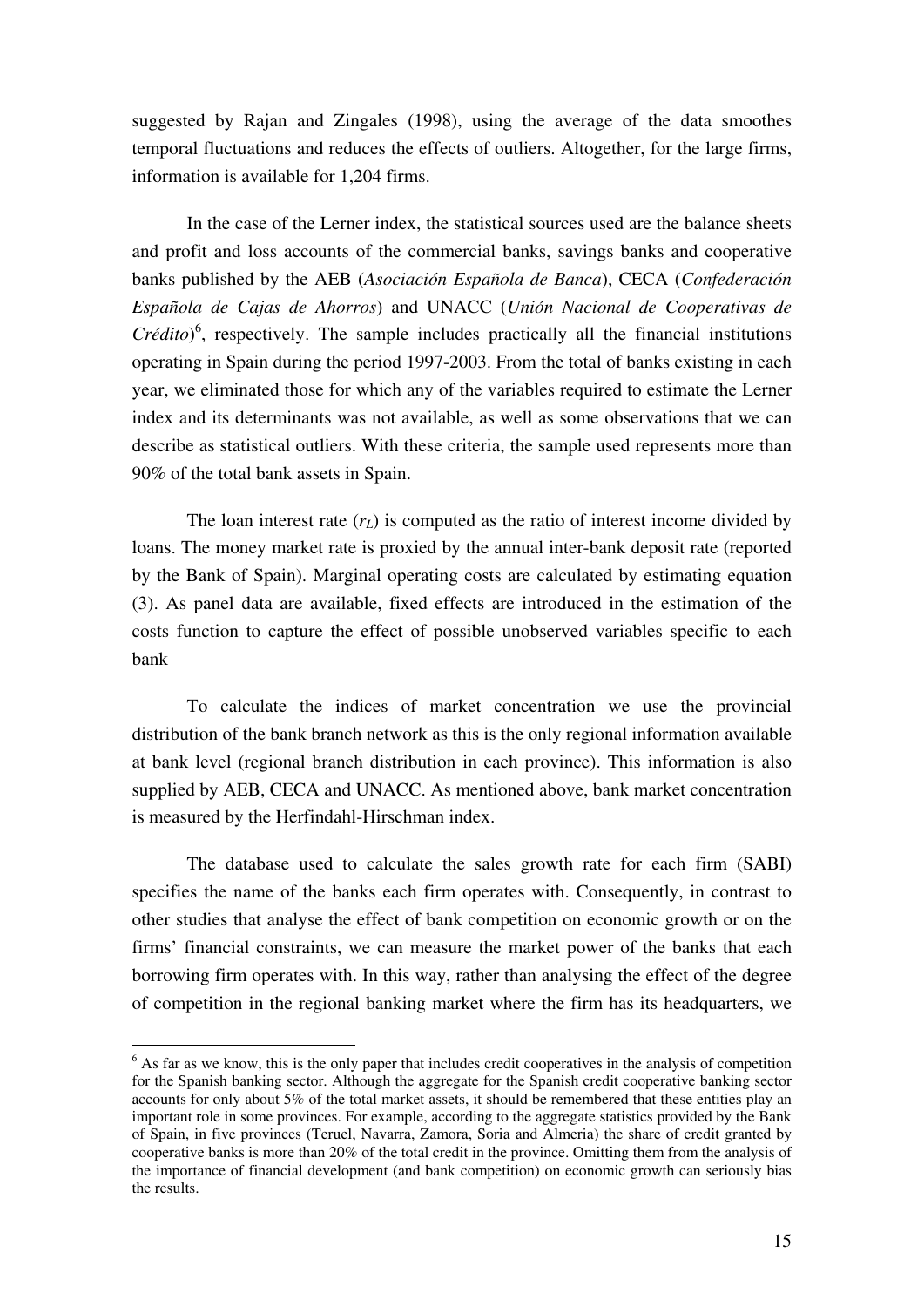can more thoroughly analyse the effect of the market power of the banks that the borrower actually operates with. This second approach is clearly much more rigorous, given that a firm's headquarters may be located in a bank market with a low (high) level of competition, but it may operate with a very competitive (uncompetitive) bank.

Of all the firms in the SABI database, we eliminated those for which information on the banks they operate with is not available. We also eliminated firms with assets below 500,000 euros (micro firms), due to the inferior quality of accounting information in these firms (see Dechow and Dichev, 2002). In fact, micro-firms' annual accounts are only audited in exceptional circumstances, and many of them are simply shell companies, with no trading activity, whose key operations are not typical of a firm providing goods or services. Firms that did not have information available to calculate any one of the variables required for the estimation were also eliminated. Following these criteria, the final sample had a total of 11,142 observations (see table 1).

>Table 1 here<

#### **5. Empirical results**

Figure 1 shows the value of the financial development indicator (credit to the private sector/GDP) for the Spanish provinces. Specifically, the map classifies the provinces in quartiles according to their level of financial development. Significant differences can clearly be seen among regions: while the mean value of financial development is 0.71, the minimum value is 0.44 (corresponding to the province of Ourense) and the maximum is 1.22 (Madrid). The provinces with the highest level of financial development are Madrid, those in the Mediterranean basin (Barcelona, Valencia, Castellón, Alicante, Almería, Murcia) and Vizcaya (in the Basque Country). At the other extreme, Ourense, Teruel and Ciudad Real have the lowest levels of financial development (with values below 0.50).

# >Insert Figure 1 here<

Table 2 shows the degree of external financial dependence for the different sectors of activity. The sectors presenting the highest level of external financial dependence are "Real estate activities" (0.67), "Renting of machinery and equipment" (0.66), "Air transport" (0.65) and "Land transport" (0.65). The lowest level of financial dependence corresponds to the "Recycling" (0.07), and "Manufacture of motor vehicles" (0.19) sectors.

>Insert Table 2 here<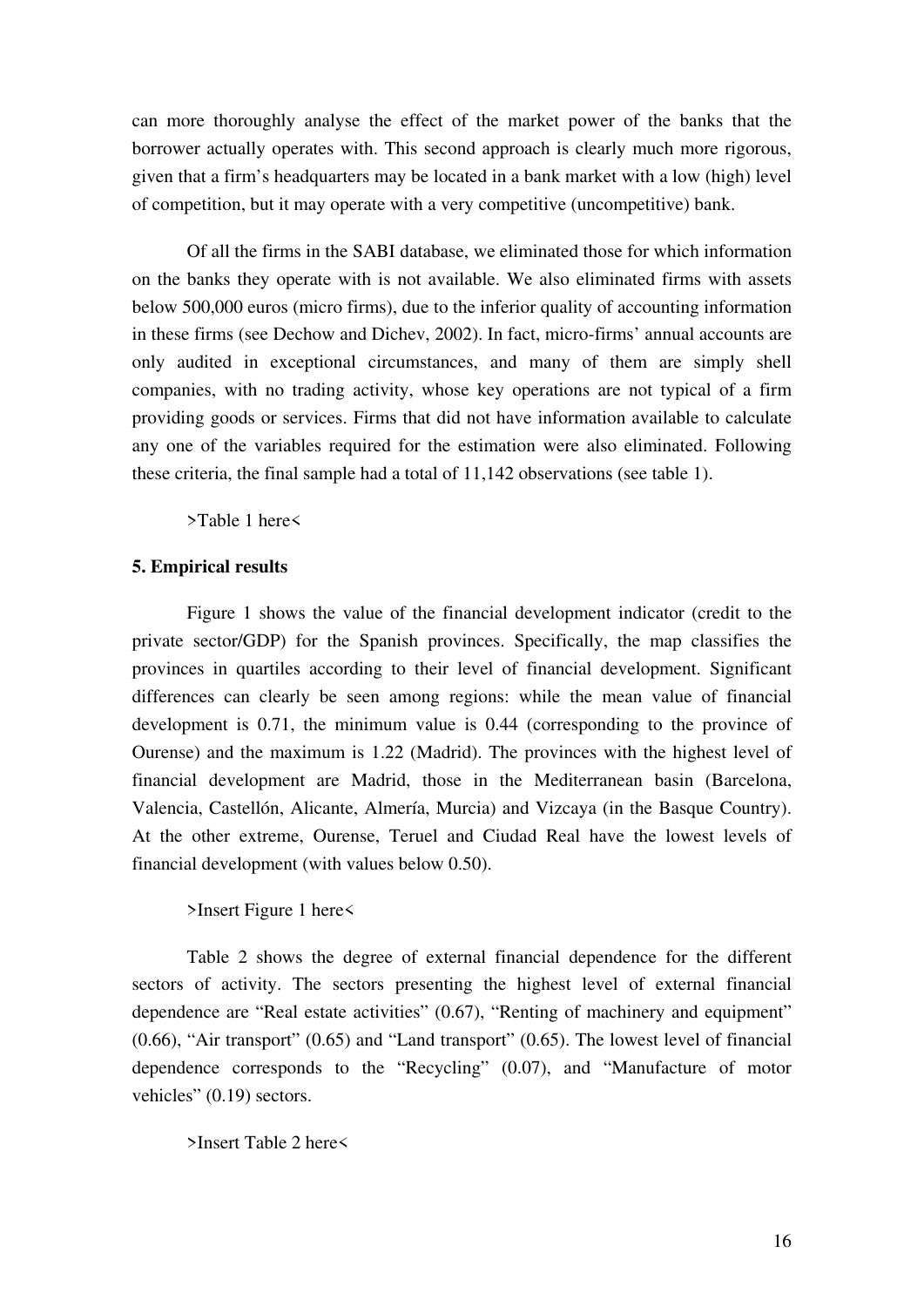Concerning the bank competition indicators, figure 2 shows the regional distribution of the Lerner index in the loan market. The value for each province is computed as a weighted average of the Lerner indices of the bank institutions with branches in that province, weighting with the number of branches of each bank. The existence of inequalities among provinces is also confirmed, although they are lower than the inequalities found in terms of financial development<sup>7</sup>.

#### >Insert Figure 2 here<

 Regional differences are sharper in terms of bank market concentration. Thus, while the average HHI value is 1,390, the variation interval ranges from a minimum value of 790 (corresponding to Valencia) and a maximum of 2,406 (Teruel). Distribution by quartiles, shown in figure 3, indicates that the lower levels of banking market concentration (values below 1,000) correspond to Valencia, Madrid, Seville, Alicante and Castellón, while the highest levels (values over 2,000) are found in Cuenca, Soria, Ávila and Teruel. If we take as our reference the HHI value used in USA by regulators to approve or reject a merger (the  $1,800/200$  rule<sup>8</sup>), nine Spanish provinces have HHIs over 1,800 and, consequently, the bank market concentration is very high.

#### >Insert Figure 3 here<

1

The estimation of the effect of financial development and bank competition on economic growth is based on equation (1) where the dependent variable is the average annual real growth rate in firm sales over the period 1997-2003. Industry and regional dummies are introduced in each regression, estimated by ordinary least squares. Initially, we present the results referring to the effect of financial development on economic growth, without including the proxies for bank competition. At the end of each table we provide the estimation of the economic impact associated with financial development and bank competition. Specifically, the last rows of the tables show the differential in real sales growth (in percentage terms) between a firm situated in an industry at the  $75<sup>th</sup>$  percentile level of external dependence and a firm situated in an industry at the  $25<sup>th</sup>$  percentile level when the firm is located in a province at the  $75<sup>th</sup>$ percentile of financial development (bank competition) rather than in one at the  $25<sup>th</sup>$ percentile (with less financial development and a higher level of competition). Table 3 contains the statistics of the variables used.

 $7$  The coefficient of variation is 0.08 in terms of the Lerner index across provinces and 0.20 in terms of financial development. The Lerner index average is 0.33 and the maximum and minimum are 0.39 and 0.28, respectively.

<sup>&</sup>lt;sup>8</sup> According to this rule, if the post-merger market HHI is lower than 1,800 points, and the increase in the index from the pre-merger situation is less than 200 points, the merger is presumed to have no anticompetitive effects and therefore is approved by the regulators. Thus, if the merger does not violate the 1,800/200 rule, the application is approved without further investigation (see, Cetorelli, 1999).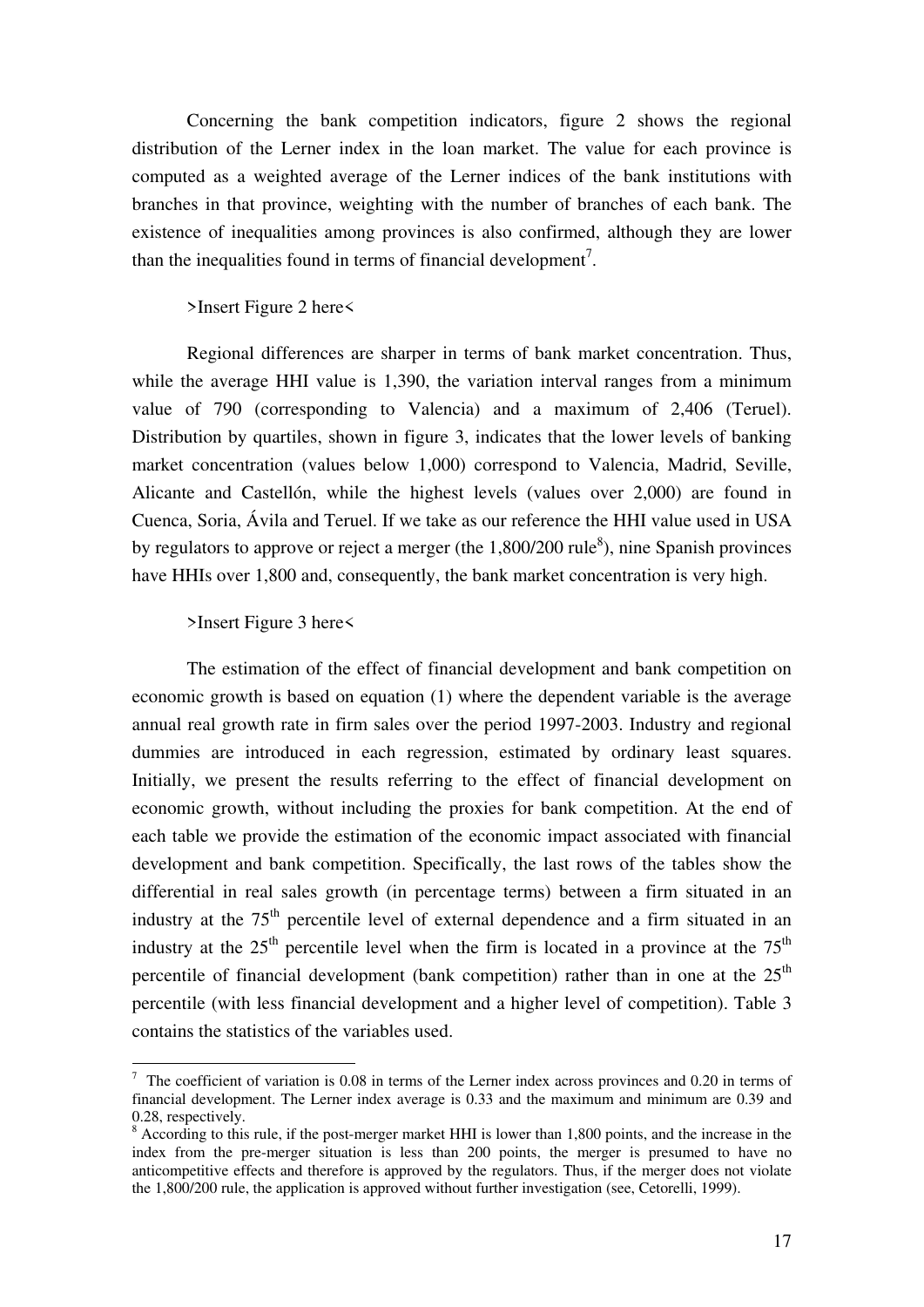>Insert Table 3 here<

Column 1 of table 4 shows the results from Rajan and Zingales' basic specification. The coefficient of the interaction term between financial development and financial dependence is positive and statistically different from zero at the 1% level, indicating that financial development affects growth, particularly in those sectors that rely more heavily on external finance. The differential in real sales growth going from a situation of low regional financial development to one of higher development translates into approximately 0.55 percentage points of growth in the more financially dependent sectors. This result is in line with prior studies (Rajan and Zingales, 1998; Cetorelli and Gamberra, 2001; Guiso *et al.,* 2004; Claessens and Laeven, 2005; and Maudos and Fernández de Guevara, 2006a) that obtain evidence favourable to the hypothesis that financial development facilitates economic growth.

 The second column shows the results when the effect of bank competition, measured by bank market concentration (HHI), is introduced into the regression. The effect of financial development remains and the coefficient of the interaction term between financial dependence and the HHI is positive but not statistically different from zero. Although the effect of bank market concentration is not statistically significant, the positive sign is in line with the evidence obtained by Cetorelli and Gambera (2001) who find that the most concentrated banking sectors promote the economic growth of sectors that depend more heavily on external finance $9$ .

 To check for non-linearity, the third column adds a squared term of the interaction term between financial dependence and bank market concentration. Although the sign of the squared term is negative, it is not statistically different from zero. In any event, in line with Cetorelli and Gambera (2001), this result points to a potential inverted-U effect of bank competition on economic growth.

 If, instead of using the HHI as proxy for bank competition, we introduce into the regression the Lerner index of the province where the firm has its headquarters (column 4), the effect is negative and statistically significant, implying that greater market power does not generate greater economic growth. However, if we check for non-linearity (column 5), the effect of bank market power on growth is not statistically significant (neither the interaction term nor the squared term is statistically different from zero).

 As mentioned above, the SABI database reports which banks each firm operates with. This information enables us to compute the mean Lerner index for these banks.

1

<sup>&</sup>lt;sup>9</sup> Claessens and Laeven (2005) obtain a negative coefficient for the interaction of concentration with financial dependence, although the coefficient is not significantly different from zero.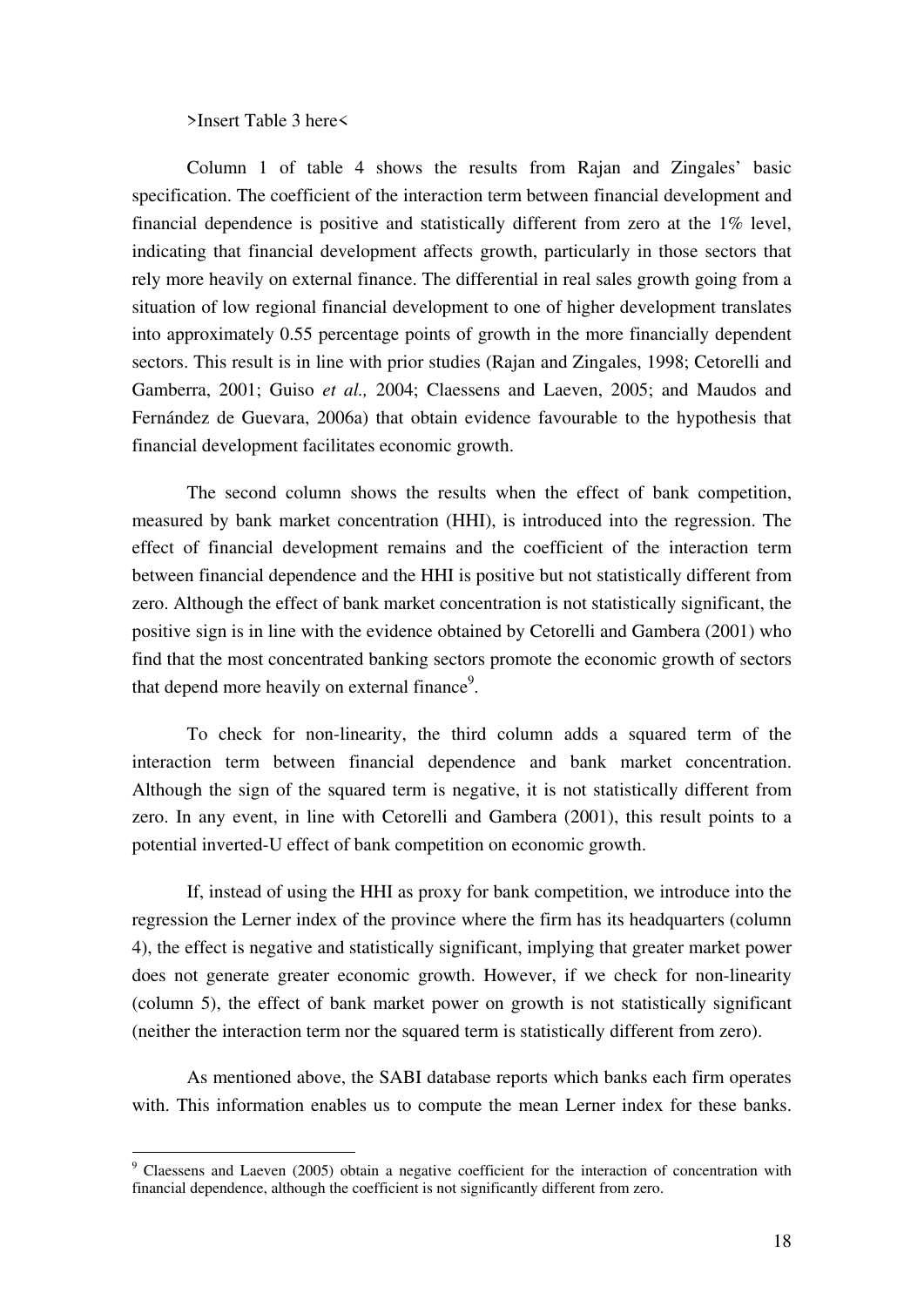This variable reflects the effect of bank competition on growth much more rigorously and accurately than the mean Lerner index of the banks competing in each province.

 Column (6) of table 4 shows that when the interaction term between financial dependence and the Lerner index is introduced in the estimation, the coefficient is not statistically different from zero. However, if the square of the interaction term is included (column 7), we find that bank market power has an inverted-U effect as the level of the interaction term is positive (and statistically significant) and the squared term is negative (and statistically different from zero). This result is in concordance with Cetorelli and Gambera (2001) and suggests that the overall growth potential of the firms' sales is highest at intermediate values of market power, since sectors in an intermediate interval of the distribution of external dependence benefit substantially. This is due to the fact that with moderate levels of market power, banking firms capitalise on the advantages derived from investing in lasting relationships with their clients, and can thereby overcome the typical problems of asymmetric information and moral hazard associated with the task of financial intermediation. Therefore, while firms still have to bear higher financing costs, they are faced with fewer restrictions to financing. This greater finance availability is what subsequently leads to a higher sales growth. However, once a certain threshold has been crossed, increases in market power are detrimental to firms, as the higher financial costs they face outweigh the advantages associated with greater credit availability $10$ .

### >Insert Table 4 here<

1

The magnitude of the total differential effect of bank market power (proxied by the Lerner index of banks that borrowers deal with) on sales growth is positive (0.343 pp.) and statistically different from zero due to the fact that the squared term is larger than the level term. Taking into account the non-linear relationship, the maximum effect of the interaction between external financial dependence and bank market power on growth occurs when the value of the interaction term is 0.16 (see figure 4). This value is close to the sample mean (and median) of 0.16 (see table 3), which implies that for a large number of firms (for 50% of the probability mass of the variable) the value of the interaction term falls in the range in which any increase in the interaction term will involve reductions in their sales growth rate. If we isolate the effect of bank competition, the value of the Lerner index that maximises the sales growth rate (evaluated as the mean value of financial dependence) is 0.38, against a mean sample value of 0.39. As a consequence, once again, firms (over 5,700 of the sample firms,

 $10$  A further reason why a certain level of bank market power may favour economic growth is as a result of a possible trade-off between bank competition and financial stability, although the theoretical literature is not unanimous on this issue (see Allen and Gale, 2004).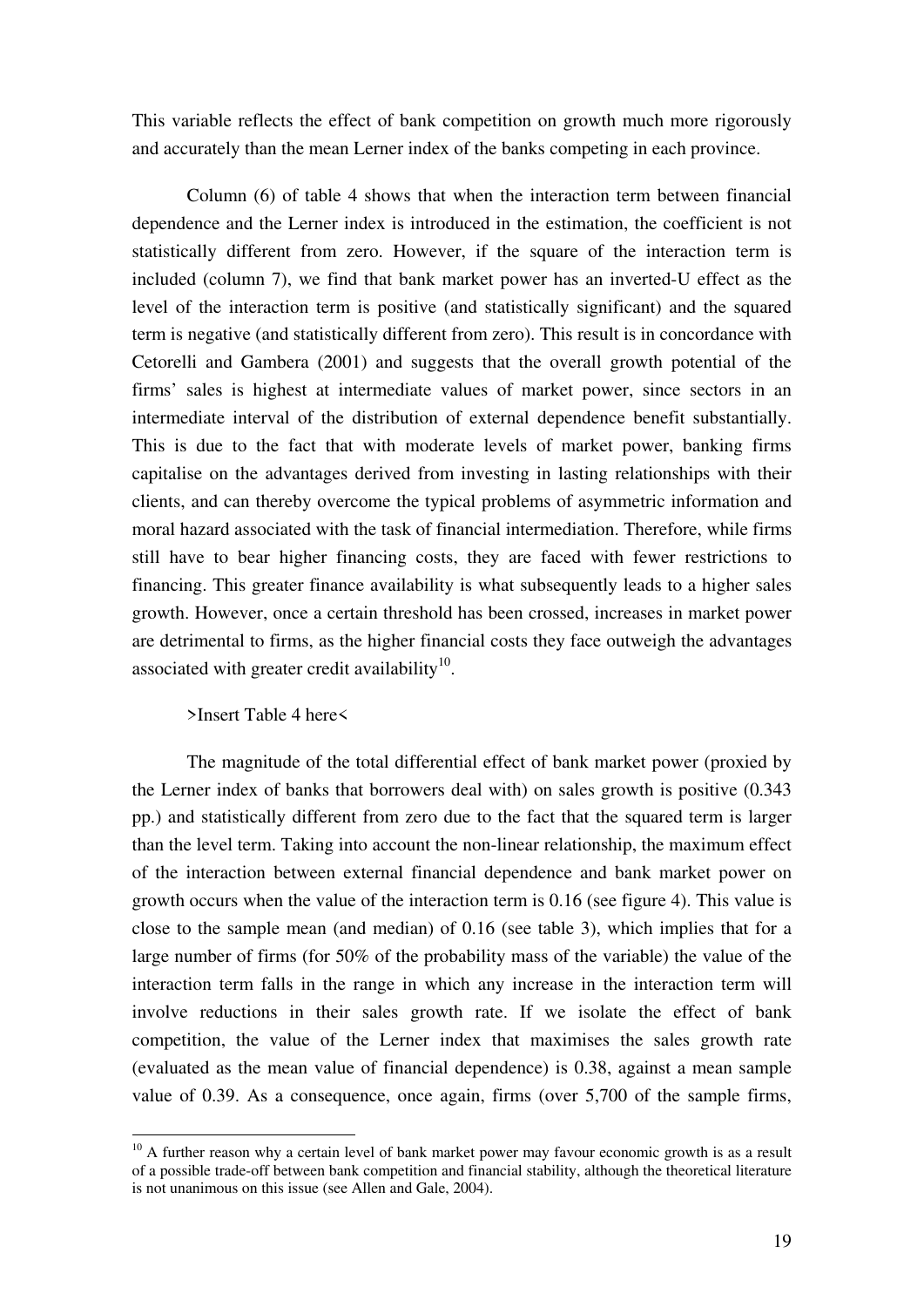approximately half of those included in the analysis) that maintain banking relationships with banks whose Lerner index is over 0.38 will grow, *ceteris paribus*, at a slower rate than firms operating with banks whose Lerner index value is below 0.38. If we bear in mind that the value of the Lerner index increased in the period analysed (see Fernández de Guevara and Maudos, 2006b), this increase in market power will have prejudiced the growth of a large number of Spanish firms. Obviously, the negative effect of maintaining banking relationships with banks with high levels of market power will be greater for firms with high level of financial dependence. Thus, according to figure 4, the annual sales growth could be negative for high financial dependence borrowers working with banks with high levels of market power.

>Insert figure 4 here<

1

Finally, we can observe that the differential effect on the real growth rate of financial development (0.57) is greater than the effect of bank market power.

 Some papers (Petersen and Rajan, 1995) argue that the incentives of monopolistic banks to establish lending relationships are greater for small and medium enterprises (SMEs) because these firms concentrate their external borrowing from banks and because the problems of asymmetric information between the bank and the borrower are higher. For this reason, we split the sample by size and estimate two separate regressions, for firms with above and below 250 employees, respectively  $11$ .

 Table 5 shows the results for SMEs. Compared with the results for the whole sample (table 4), all the signs and significance of the estimates remain the same, although the financial development and bank competition indicators have a greater impact. In contrast to SMEs, the effect of financial development and bank competition on sales growth in large firms (table 6) is not statistically significant<sup>12</sup>. These results support the hypothesis that financial development constrains SME growth more severely and, therefore, an improvement in financial development should be expected to have a larger impact in regions where SMEs have a higher presence. This evidence coincides with the findings of Guiso et al. (2004) from extensive international firm-level panel data for European Union and transition economy firms. These authors argue that larger firms can raise funds more easily in markets at a distance from their main headquarters<sup>13</sup>.

 $11$  Results are robust if the sample is split into firms with over 50 employees and those with fewer than 50. <sup>12</sup> As the effect of financial development and bank competition on sales growth is not statistically significant, table 6 does not report the differential in the real sales growth rate.

 $13$  We have to take into account that our financial development indicator is based only on bank credit. Larger firms usually have access to other sources of financing through the market.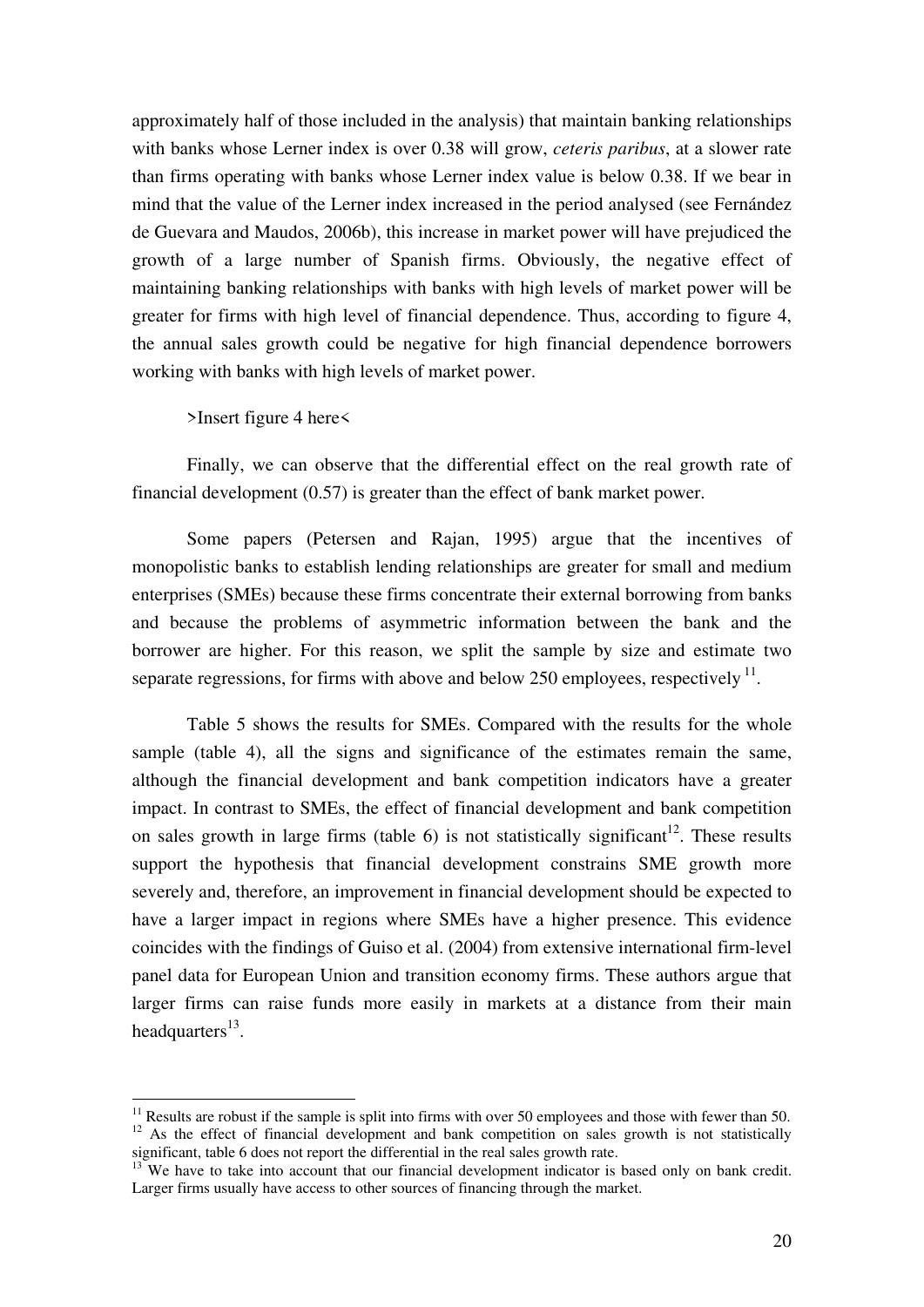The greater impact of bank competition on sales growth in SMEs as compared to large firms may be due to the fact that, as well as being more dependent on bank financing, banks have more incentives to invest in relationship building because SMEs are more informationally opaque than large firms. Thus, SMEs are more likely to receive finance in non-competitive loan markets, although there is a threshold over which increases in market power cause slower sales growth.

>Tables 5 and 6 here<

# **6. Summary, conclusions and policy implications**

Recent cross-country studies have analysed the effect of financial development and bank competition on economic growth. However, as far as we know, no paper has analysed the effect of these two financial aspects on growth at regional level. This is somewhat surprising if we take into account that the same arguments used to explain the effect of these two variables on economic growth are equally valid at regional level, bearing in mind the major differences in financial development and bank competition within the regions of the same country.

The study of the effect of financial development and bank competition on economic growth at regional level has certain advantages. First, since there are fewer institutional, legal, cultural, etc. differences among regions than among countries, analysing regions within a country implies that those factors are more adequately controlled for. Second, there tends to be greater availability and homogeneity of financial information for regions (of a specific country) than for countries. Third, the relevant financial market (and therefore, the measurement of financial development and bank competition) is more accurately defined at regional level. And fourth, the mean values of the national variables used in cross-country studies may conceal important differences among regions.

We took the Spanish case as a testing ground, and combined firm-level information with information on the financial markets in the provinces. The main innovations, given that the database used contains information on the banks that the borrowers deal with, were that we were able to analyse the effect of regional bank competition on growth, as well as the effect of the bank market power of the banks the borrower firm actually deals with. Moreover, apart from following the usual practice of taking bank market concentration as an indicator for competition, we used a competition indicator from the industrial organisation literature: the Lerner index. Furthermore, the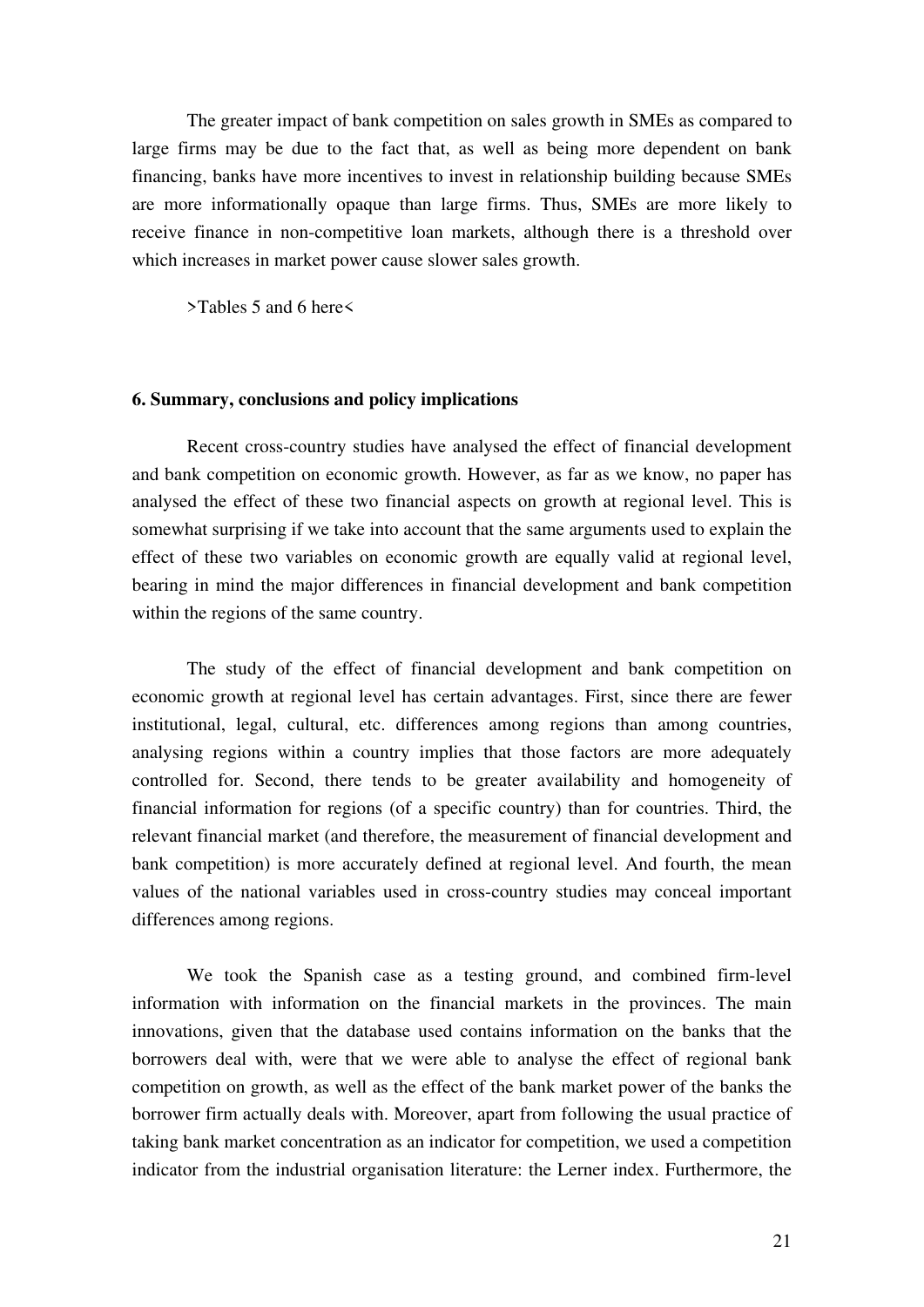methodological approach used allows us to estimate Lerner indices separately for the loan market, rather than for all banking activity. Finally, given the availability of information on a province level, financial variables were measured for the 52 provinces (NUTS3), rather than for the 17 regional administrative territories (*Comunidades Autónomas* or NUTS2).

Using a methodology that specifies the mechanism through which finance influences growth, our results show the positive effect of regional financial development (characterized by a sizeable banking sector) on the economic growth of firms that are more dependent on external finance. We estimate that the impact of regional financial development on the growth of Spanish firms is around 0.6 percentage points as a consequence, primarily, of the effect of financial development on the sales growth of small and medium firms (SMEs). The reason for this is that large firms have more ready access to finance from other financial institutions or markets from other regions (or even from other countries).

Although we do not find a statistically significant effect of the average regional banking market competition on firms' sales growth, bank competition does matter for growth. What is relevant for firms' sales growth is not the level of regional bank competition, but the level of market power held by the banks the borrower deals with. More precisely, results also show that bank monopoly power has an inverted-U effect on economic growth, suggesting that the positive effect of market power on growth is highest at intermediate values. The effect is heterogeneous among firms according to the financial dependence of the industry they belong to: firms from sectors that are more dependent on external finance enjoy a beneficial effect from bank market power. This result is consistent with the literature on relationship banking which argues that bank competition can have a negative effect on the availability of finance for more informationally opaque firms by reducing the expected benefits of the investments in obtaining specific information from clients. Furthermore, the effect of bank competition (and financial development) on firms' growth is more important for SMEs because they are more dependent on bank financing and because the problems that arise from asymmetric information on borrower quality are also more relevant in SMEs than in large firms.

All in all, our results show that in the bank sector, neither perfect competition nor monopoly is the optimal banking market structure from the point of view of economic growth, but rather an intermediate monopolistic competition situation is most advantageous. Furthermore, according to conventional wisdom there is a trade-off between financial stability and competition in banking; some market power must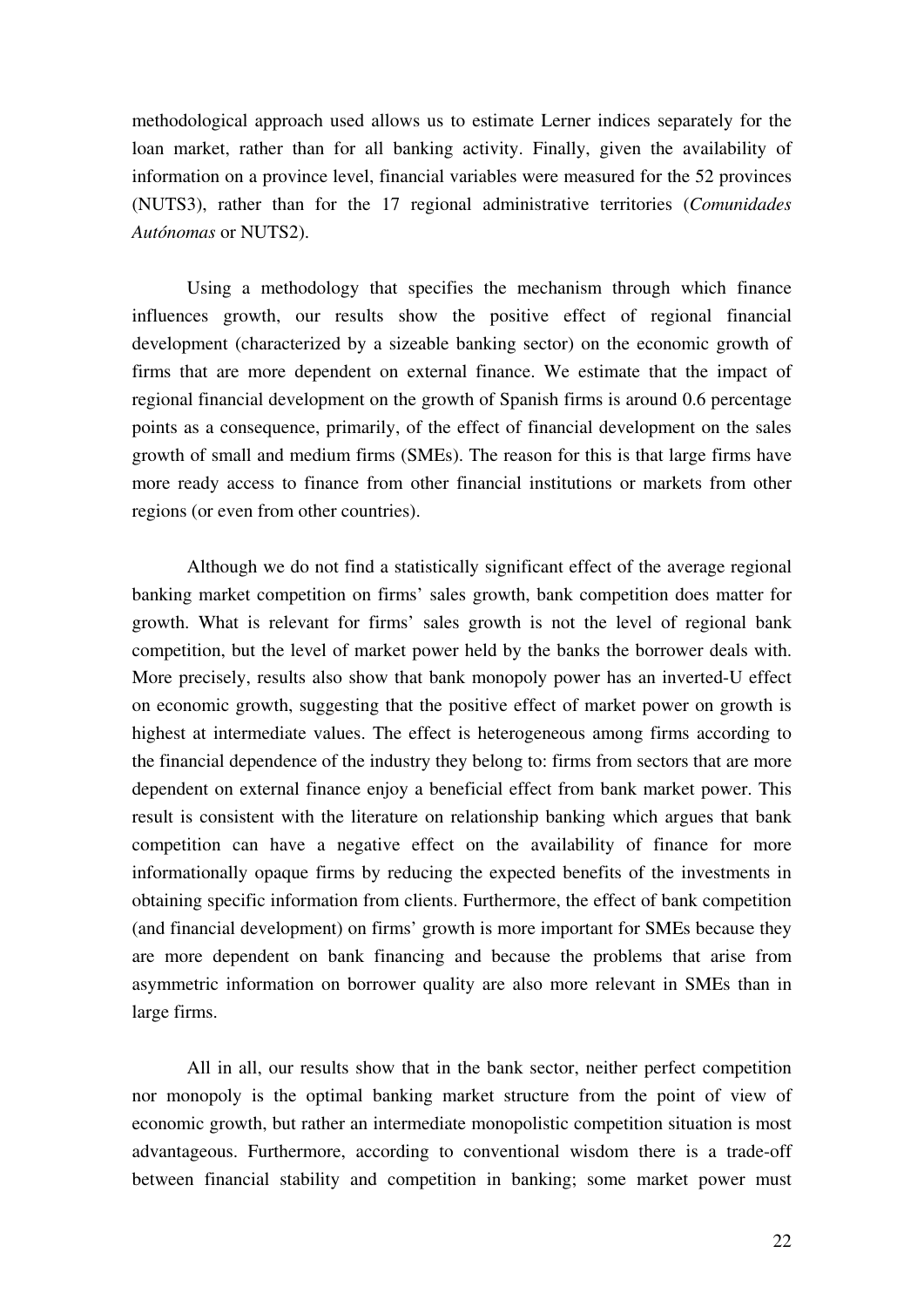therefore be permitted in order to guarantee financial sector stability and, consequently, to promote economic growth.

A policy implication arising from our results is the need to promote greater regional financial development with the exercise of a certain amount of bank market power, given the negative effect of excessive competitive rivalry in banking markets on economic growth. However, there is a threshold above which any increases in market power can be detrimental to growth, and for this reason public authorities should ensure that the bank sector does not step over this maximum tolerable line. According to our results, a bank relative margin (Lerner index) above 0.38 is prejudicial for firms' growth.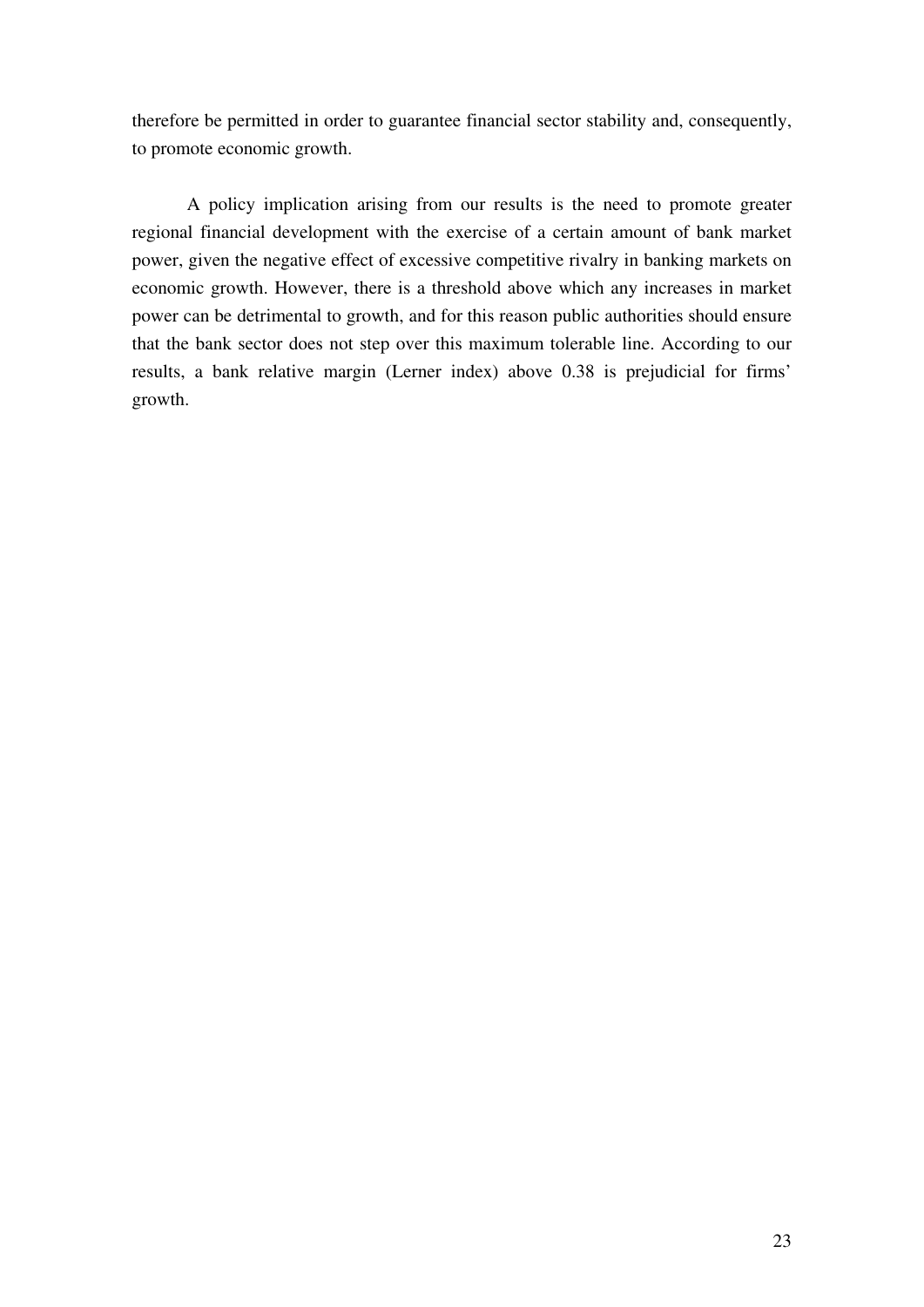# **References**

Allen, F., Gale, D., 2004. Competition and Financial Stability. Journal of Money, Credit and Banking 36, 433-480.

Angelini, P., Disalvo, R., Ferri, G., 1998. Availability and cost of credit for small businesses: customer relationships and credit cooperatives. Journal of Banking and Finance 22, 925-54.

Beck, T., Demirgüç-Kunt, A., Lozaya, N., 2000. Finance and sources of growth. Journal of Financial Economics 58, 261-300.

Berger, A., Demirgüç-Kunt, A., Levine, R., Haubrich, J., 2004. Bank concentration and competition: an evolution in the making. Journal of Money, Credit and Banking 355, 433-451.

Boot, W., 2000. Relationship banking: what do we know?. Journal of Financial Intermediation 9, 7-25.

Carbó, S., Humphrey, D. and Rodríguez, F. 2003. Deregulation, Bank Competition and Regional Growth. Regional Studies 37, 227-237.

Carbó, S. and Rodriguez, F. 2004: The finance-growth nexus, a regional perspective. European Urban and Regional Studies 11, 339-354.

Carbó, S., López del Paso, R., and Rodríguez, F. 2006. Financial innovations in banking: impact on regional growth. Regional Studies, forthcoming.

Carbó, S., Rodriguez, F., Udell, G., 2006. Bank Market Power and SME Financing Constraints. Proceedings of The 42nd Annual Conference on Bank Structure & Competition, Federal Reserve Bank of Chicago, 17-19 May, Chicago.

Cetorelli, N., 1999. Competitive analysis in banking: appraisal of the methodologies. Federal Reserve of Chicago, Economic Perspectives, Issue Q1, 2-15.

Cetorelli, N., Gambera, M., 2001. Banking market structure, financial dependence and growth: international evidence from industry data. Journal of Finance 56, 617-648.

Claessens, S., Laeven, L., 2004. What drives bank competition? Some international evidence. Journal of Money, Credit and Banking 36(3), 563-583.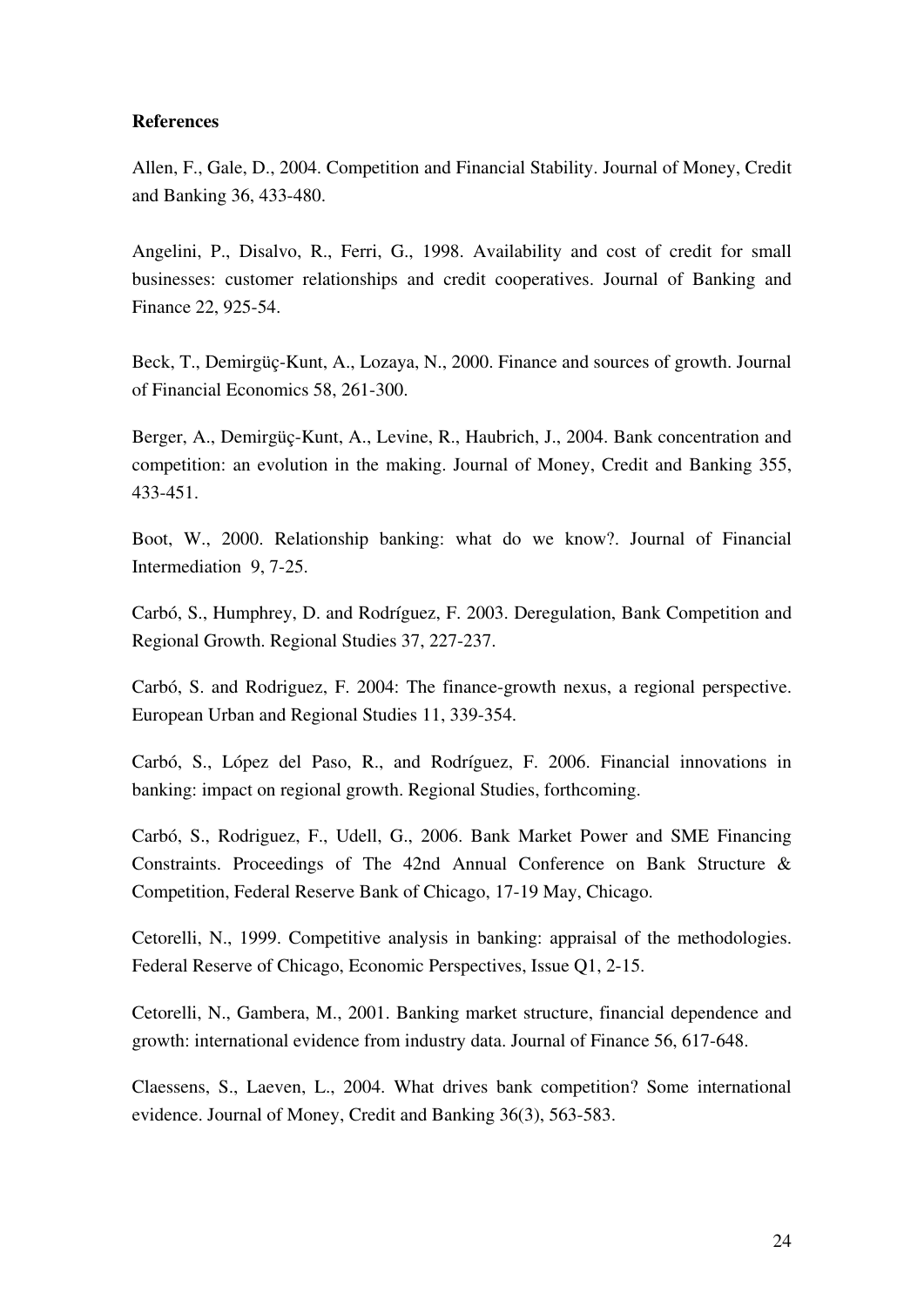Claessens, S., Laeven, L., 2005. Financial dependence, banking sector competition, and economic growth. Journal of the European Economic Association 3 (1), 179-207.

D'Auria, C., Foglia, A., Reedtz, P., 1999. Bank interest rates and credit relationships in Italy. Journal of Banking and Finance 237, 1067-93.

Dechow, P.M., and Dichev, I.D., 2002. The quality of accruals and earnings: The role of accruals estimation errors. The Accounting Review 77, 35-59.

Dell´Ariccia, G., Marquez, R., 2004. Information and bank credit allocation. Journal of Financial Economics 72(1), 185-214.

Dow, S.C., Rodriguez-Fuentes, C.J., 1997. Regional finance: a survey. Regional Studies 31, 903-920.

Fernández de Guevara, J., Maudos, J., 2004. Measuring welfare loss of market power: an application to European banks. Applied Economics Letters 1113), 833-836.

Fernández de Guevara, J., Maudos, J., Pérez, F., 2005. Market power in European banking. Journal of Financial Services Research 27(2), 109-137.

Fernández de Guevara, J., Maudos, J., Pérez, F., 2006. Integration and competition in the European financial markets. Journal of International Money and Finance, forthcoming.

Fernández de Guevara, and J., Maudos, J. 2007. Explanatory factors of market power in the banking system. Manchester School, forthcoming.

Freixas, X. and Rochet, J.C., 1997. Microeconomics of banking. MIT Press.

Goldsmith, R., 1969. Financial structure and development. New Haven and London: Yale University Press.

Guiso, L., Jappelli,T., Padula, M., Pagano, M., 2004. Financial market integration and economic growth in the UE. Economic Policy, October, 523-577.

King, R., Levine, R., 1993a. Finance and growth: Schumperter might be right. Quarterly Journal of Economics 108, 717-737.

King, R., Levine, R., 1993b. Finance, Entrepreneurship and Growth: Theory and Experience. Journal of Monetary Economics 32, 513-542.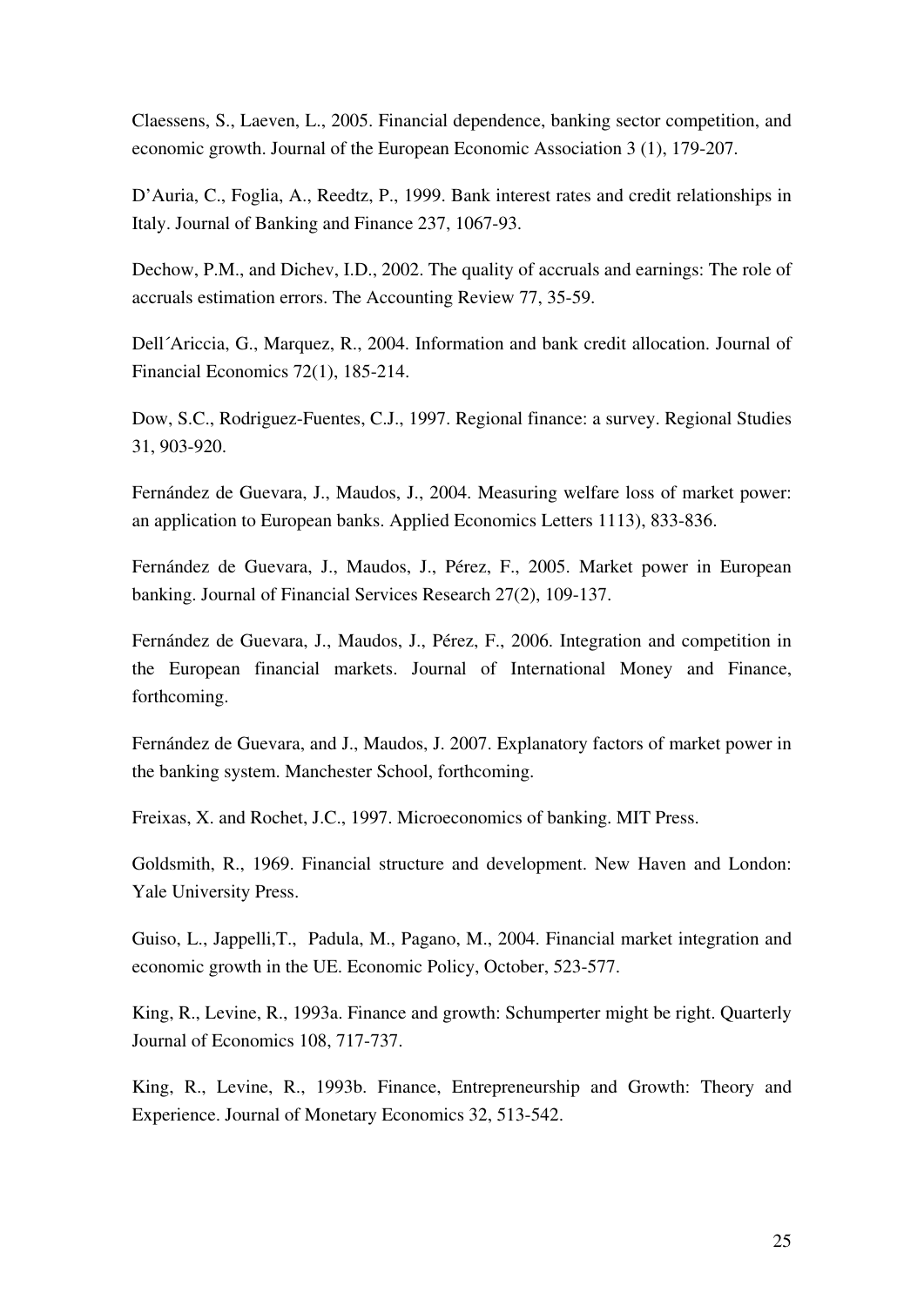Levine, R., 1993. Financial development and economic growth: views and agenda. Journal of Economic Literature XXXV, 668-726.

Levine, R. 2005. Finance and growth: theory, evidence and mechanisms. in Phillipe Aghion and Steven Durlauf (eds), Handbook of Economic Growth, Amsterdam: North-Holland Elsevier Publishers, chapter 12, 865-934.

Levine, R., Zervos, S., 1998. Stock markets, banks, and economic growth. American Economic Review 88, 537-558.

Levine, R, Loayza, N., Beck, T., 2000. Financial Intermediation and Growth: Causality and Causes. Journal of Monetary. Economics 46, 31-77.

Loayza, N., Rancière, R., 2006. Financial development, financial fragility, and growth. Journal of Money, Credit and Banking, forthcoming.

Mackay, R., Molyneux, P., 1996. Bank credit and regions: a comparison within Europe. Regional Studies 30, 757-763.

Maudos, J., Fernández de Guevara, J., 2004. Factors explaining the interest margin in the banking sectors of the European Union. Journal of Banking and Finance 28/9, 2259- 2281.

Maudos, J., Fernández de Guevara, J., 2006a. Financial development, bank competition and economic growth.Working Paper No. 269, Spanish Savings Banks Foundation, FUNCAS.

Maudos, J., Fernández de Guevara, J., 2006b. The cost of market power in banking: social welfare loss vs. cost inefficiency. Journal of Banking and Finance, forthcoming.

Petersen, M., Rajan R., 1995. The effect of credit market competition on lending relationships. Quarterly Journal of Economics 110, 407-443.

Rajan, R., Zingales, L., 1998. Financial dependence and growth. American Economic Review 88, 559-587.

Rajan, R., Zingales, L., 2001. Financial systems, industrial structure, and growth. Oxford Review of Economic Policy 17(4), 467-482.

Williams, J., Gardener, E.P.M., 2003. The efficiency of European regional banking. Regional Studies 37, 321-330.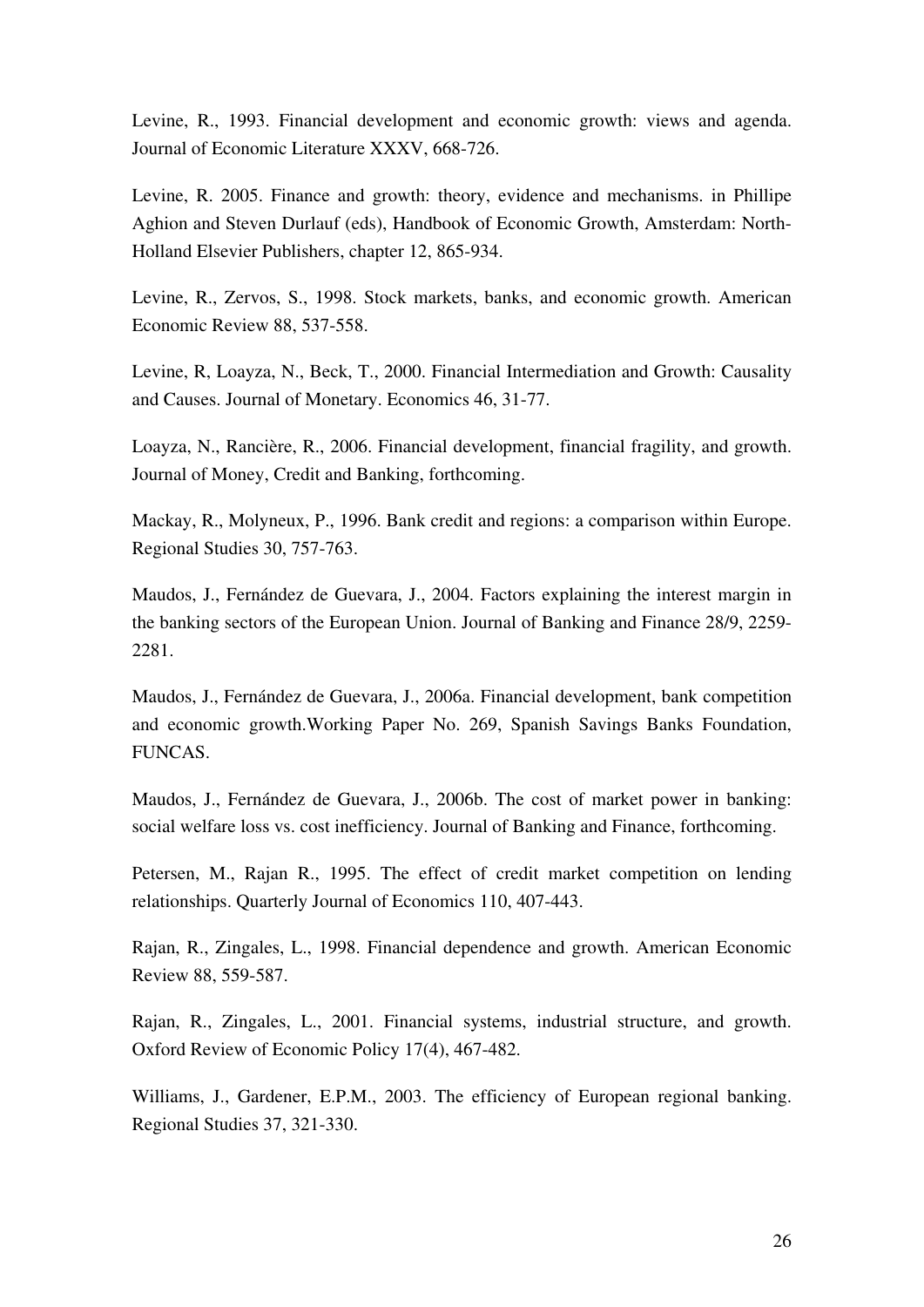| <b>NACE Rev.</b><br>1 | Industry                                                                                                        | Number of<br>observations |
|-----------------------|-----------------------------------------------------------------------------------------------------------------|---------------------------|
| 15                    | Manufacture of food products and beverages                                                                      | 880                       |
| 16                    | Manufacture of tobacco products                                                                                 | 5                         |
| 17                    | Manufacture of textiles                                                                                         | 232                       |
| 18                    | Manufacture of wearing apparel; dressing and dyeing of fur                                                      |                           |
| 19                    | Tanning and dressing of leather; manufacture of luggage,                                                        | 85                        |
|                       | handbags, saddlery, harness and footwear                                                                        | 66                        |
| 20                    | Manufacture of wood and of products of wood and cork,<br>except furniture; manufacture of articles of straw and |                           |
|                       | plaiting materials                                                                                              |                           |
| 21                    |                                                                                                                 | 119                       |
|                       | Manufacture of pulp, paper and paper products                                                                   | 167                       |
| 22                    | Publishing, printing and reproduction of recorded media                                                         | 265                       |
| 24                    | Manufacture of chemicals and chemical products                                                                  | 404                       |
| 25                    | Manufacture of rubber and plastic products                                                                      | 287                       |
| 26                    | Manufacture of other non-metallic mineral products                                                              | 406                       |
| 27                    | Manufacture of basic metals                                                                                     | 182                       |
| 28                    | Manufacture of fabricated metal products, except machinery                                                      |                           |
|                       | and equipment                                                                                                   | 447                       |
| 29                    | Manufacture of machinery and equipment n.e.c.                                                                   | 323                       |
| 30                    | Manufacture of office machinery and computers                                                                   | 7                         |
| 31                    | Manufacture of electrical machinery and apparatus n.e.c.                                                        |                           |
| 32                    | Manufacture of radio, television and communication                                                              | 162                       |
|                       | equipment and apparatus                                                                                         | 53                        |
| 33                    | Manufacture of medical, precision and optical instruments,                                                      |                           |
|                       | watches and clocks                                                                                              | 34                        |
| 34                    | Manufacture of motor vehicles, trailers and semi-trailers                                                       | 165                       |
| 35                    | Manufacture of other transport equipment                                                                        | 65                        |
| 36                    | Manufacture of furniture; manufacturing n.e.c.                                                                  | 187                       |
| 37                    | Recycling                                                                                                       | 15                        |
| 45                    | Construction                                                                                                    | 1,074                     |
| 50                    | Sale, maintenance and repair of motor vehicles and                                                              |                           |
|                       | motorcycles; retail sale of automotive fuel                                                                     | 651                       |
| 51                    | Wholesale trade and commission trade, except of motor                                                           |                           |
|                       | vehicles and motorcycles                                                                                        | 2,674                     |
| 52                    | Retail trade, except of motor vehicles and motorcycles;                                                         |                           |
|                       | repair of personal and household goods                                                                          | 354                       |
| 55                    | Hotels and restaurants                                                                                          | 333                       |
| 60                    | Land transport; transport via pipelines                                                                         | 167                       |
| 61                    | Water transport                                                                                                 | 25                        |
| 62                    | Air transport                                                                                                   | 12                        |
| 63                    | Supporting and auxiliary transport activities; activities of<br>travel agencies                                 | 180                       |
| 64                    | Post and telecommunications                                                                                     | 26                        |
| $70\,$                | Real estate activities                                                                                          | 523                       |
| 71                    | Renting of machinery and equipment without operator and                                                         |                           |
|                       | of personal and household goods                                                                                 | 63                        |
| 72                    | Computer and related activities                                                                                 | 78                        |
| 73                    | Research and development                                                                                        | 11                        |
| 74                    | Other business activities                                                                                       | 415                       |

**Table 1. Number of observations in sample**

Source: SABI, INE and own elaboration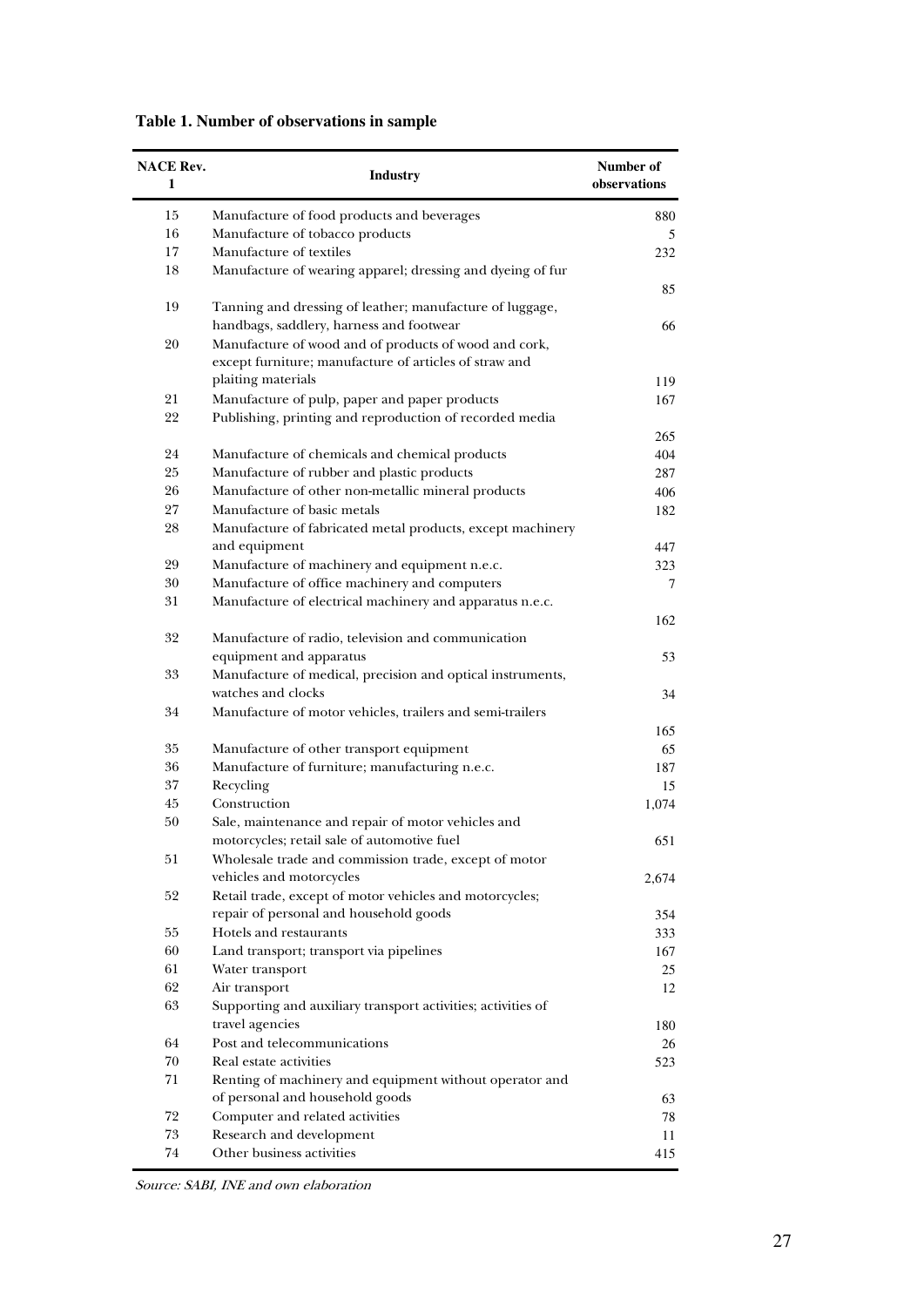| <b>NACE</b><br>Rev <sub>1</sub> | <b>Industry</b>                                                                                                                    | Financial<br>dependence |
|---------------------------------|------------------------------------------------------------------------------------------------------------------------------------|-------------------------|
| 15                              | Manufacture of food products and beverages                                                                                         | 0.391                   |
| 16                              | Manufacture of tobacco products                                                                                                    | 0.303                   |
| 17                              | Manufacture of textiles                                                                                                            | 0.286                   |
| 18                              | Manufacture of wearing apparel; dressing and dyeing of fur                                                                         | 0.342                   |
| 19                              | Tanning and dressing of leather; manufacture of luggage, handbags,<br>saddlery, harness and footwear                               | 0.395                   |
| 20                              | Manufacture of wood and of products of wood and cork, except furniture;<br>manufacture of articles of straw and plaiting materials | 0.348                   |
| 21                              | Manufacture of pulp, paper and paper products                                                                                      | 0.247                   |
| 22                              | Publishing, printing and reproduction of recorded media                                                                            | 0.394                   |
| 24                              | Manufacture of chemicals and chemical products                                                                                     | 0.340                   |
| 25                              | Manufacture of rubber and plastic products                                                                                         | 0.392                   |
| 26                              | Manufacture of other non-metallic mineral products                                                                                 | 0.378                   |
| $27\,$                          | Manufacture of basic metals                                                                                                        | 0.273                   |
| $\sqrt{28}$                     | Manufacture of fabricated metal products, except machinery and equipment                                                           | 0.412                   |
| 29                              | Manufacture of machinery and equipment n.e.c.                                                                                      | 0.350                   |
| 30                              | Manufacture of office machinery and computers                                                                                      | 0.458                   |
| 31                              | Manufacture of electrical machinery and apparatus n.e.c.                                                                           | 0.352                   |
| 32                              | Manufacture of radio, television and communication equipment and<br>apparatus                                                      | 0.407                   |
| 33                              | Manufacture of medical, precision and optical instruments, watches and<br>clocks                                                   | 0.207                   |
| 34                              | Manufacture of motor vehicles, trailers and semi-trailers                                                                          | 0.195                   |
| 35                              | Manufacture of other transport equipment                                                                                           | 0.469                   |
| 36                              | Manufacture of furniture; manufacturing n.e.c.                                                                                     | 0.363                   |
| $37\,$                          | Recycling                                                                                                                          | 0.071                   |
| 45                              | Construction                                                                                                                       | 0.477                   |
| 50                              | Sale, maintenance and repair of motor vehicles and motorcycles; retail sale<br>of automotive fuel                                  | 0.325                   |
| 51                              | Wholesale trade and commission trade, except of motor vehicles and<br>motorcycles                                                  | 0.383                   |
| 52                              | Retail trade, except of motor vehicles and motorcycles; repair of personal<br>and household goods                                  | 0.295                   |
| 55                              | Hotels and restaurants                                                                                                             | 0.478                   |
| 60                              | Land transport; transport via pipelines                                                                                            | 0.648                   |
| 61                              | Water transport                                                                                                                    | 0.511                   |
| 62                              | Air transport                                                                                                                      | 0.654                   |
| 63                              | Supporting and auxiliary transport activities; activities of travel agencies                                                       | 0.352                   |
| 64                              | Post and telecommunications                                                                                                        | 0.588                   |
| 70                              | Real estate activities                                                                                                             | 0.674                   |
| 71                              | Renting of machinery and equipment without operator and of personal and<br>household goods                                         | 0.656                   |
| $72\,$                          | Computer and related activities                                                                                                    | 0.305                   |
| 73                              | Research and development                                                                                                           | 0.538                   |
| $74\,$                          | Other business activities                                                                                                          | 0.556                   |

|  |  |  | Table 2. Financial dependence by industry. Average 1997-2003. Large firms |
|--|--|--|---------------------------------------------------------------------------|
|  |  |  |                                                                           |

J.

Source: SABI and own elaboration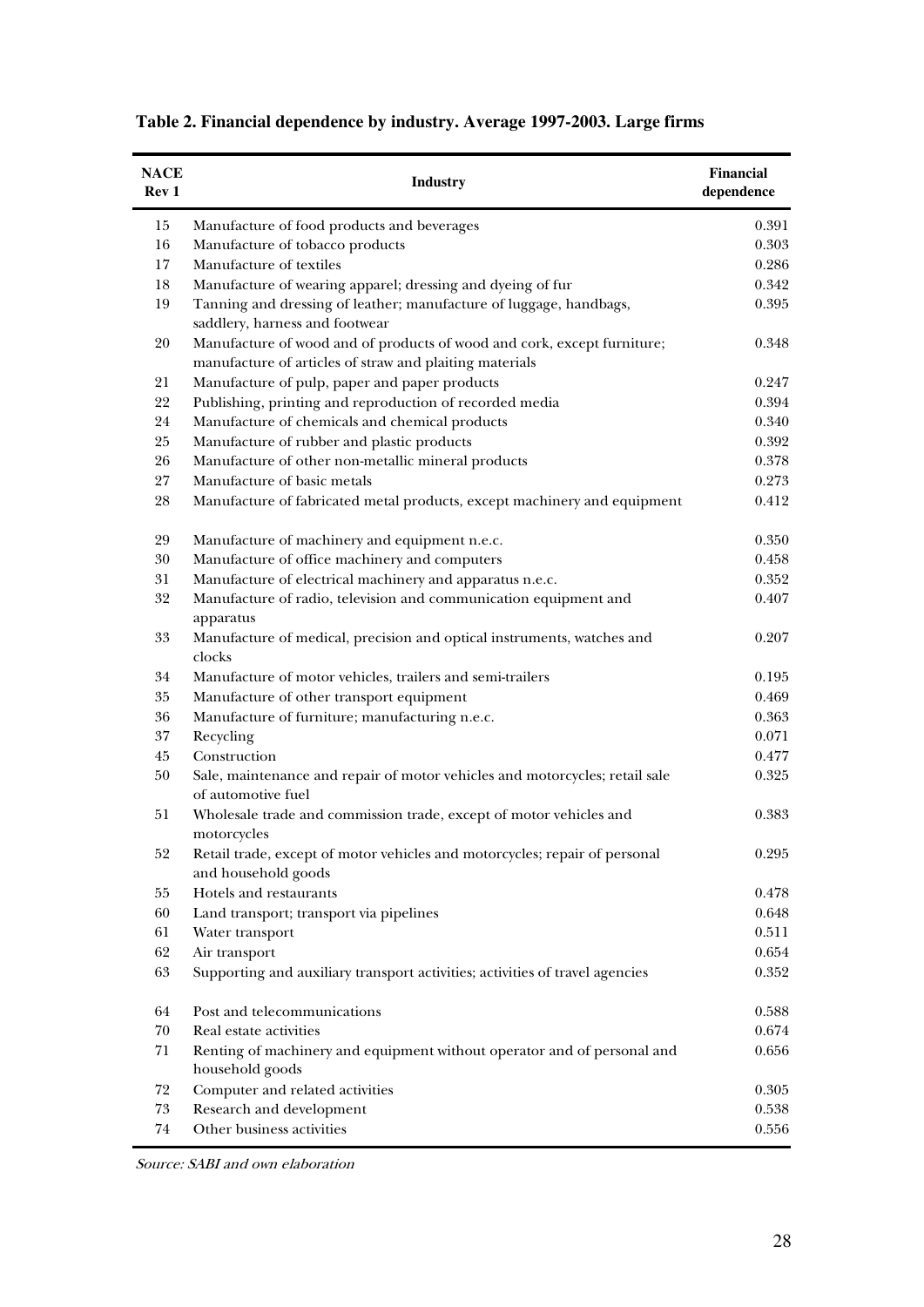# **Table 3. Descriptive statistics of the variables used**

|                                                                       | <b>Mean</b> | <b>Median</b> | Max.  | Min.     | 25 <sub>th</sub><br>percentil | 75th<br>percentil | Std. Dev. |
|-----------------------------------------------------------------------|-------------|---------------|-------|----------|-------------------------------|-------------------|-----------|
| Real growth rate of sales                                             | 0.027       | 0.032         | 8.647 | $-5.215$ | $-0.041$                      | 0.112             | 0.322     |
| Financial dependence*Financial development                            | 0.358       | 0.324         | 0.825 | 0.046    | 0.272                         | 0.399             | 0.128     |
| <b>Financial dependence*HHI</b>                                       | 0.045       | 0.041         | 0.147 | 0.006    | 0.035                         | 0.052             | 0.015     |
| Financial dependence*HHI <sup>2</sup>                                 | 0.002       | 0.002         | 0.022 | 0.000    | 0.001                         | 0.003             | 0.002     |
| Financial dependence*Lerner index of the market                       | 0.137       | 0.134         | 0.261 | 0.021    | 0.118                         | 0.146             | 0.035     |
| Financial dependence*Lerner index of the market <sup>2</sup>          | 0.020       | 0.018         | 0.068 | 0.000    | 0.014                         | 0.021             | 0.011     |
| Financial dependence*Lerner index of banks each firm<br>operates with | 0.158       | 0.150         | 0.374 | $-0.123$ | 0.129                         | 0.179             | 0.047     |
| Financial dependence*Lerner index of banks each firm<br>operates with | 0.027       | 0.023         | 0.140 | 0.000    | 0.017                         | 0.032             | 0.018     |

Source: SABI, INE, AEB, CECA, UNACC and own elaboration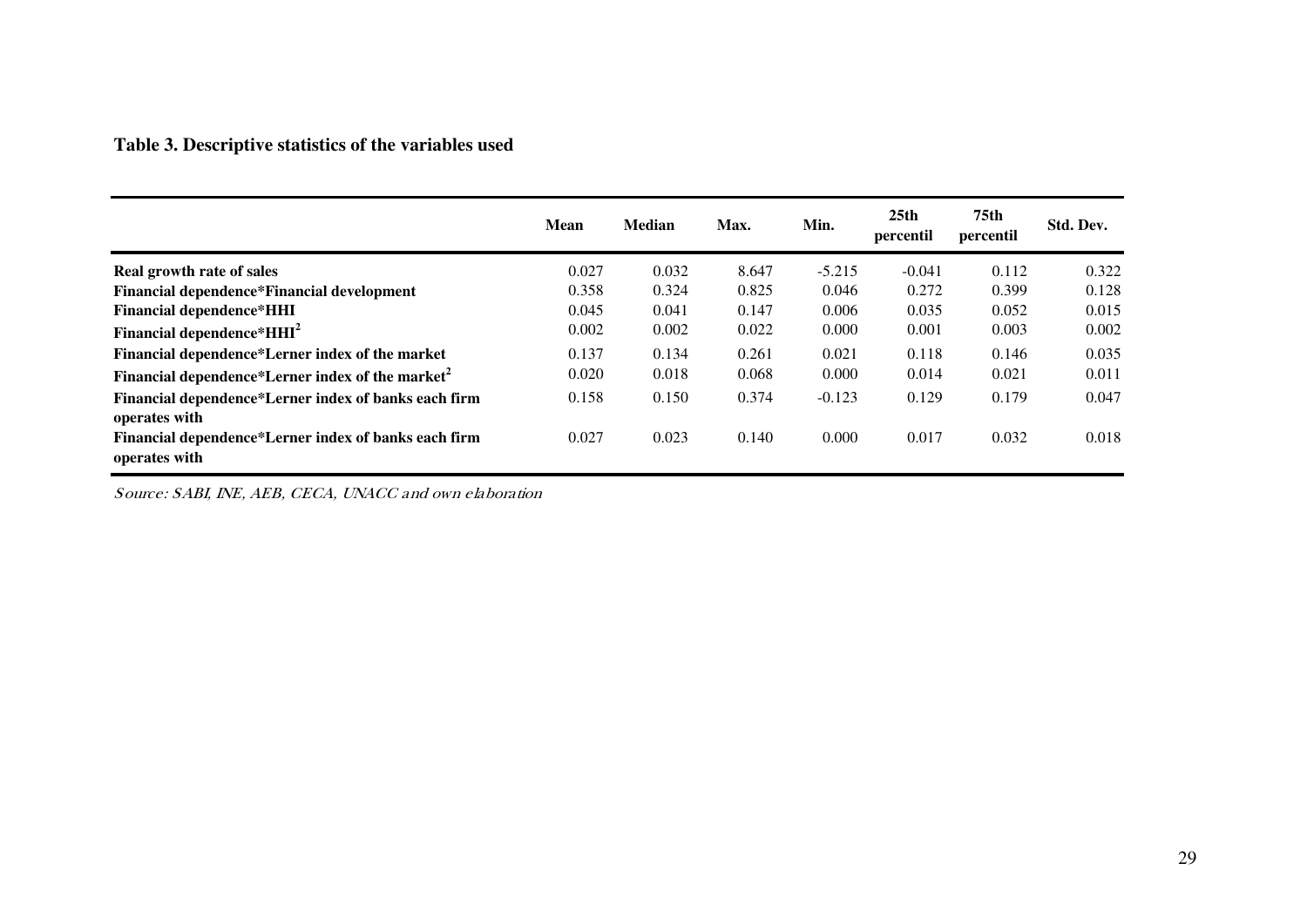|                                                                       | (1)                    | (2)                  | (3)                  | (4)                  | (5)                  | (6)                   | (7)                   |
|-----------------------------------------------------------------------|------------------------|----------------------|----------------------|----------------------|----------------------|-----------------------|-----------------------|
| Constant                                                              | $-0.313$ ***<br>(0,08) | $-0,321$ *<br>(0,19) | 0,005<br>(0, 41)     | 0,162<br>(0,30)      | $-1,323$<br>(1,12)   | $-0,287$ **<br>(0,08) | $-0,360$ **<br>(0,09) |
| Financial dependence*Financial development                            | $0.411$ **<br>(0,15)   | $0.416$ **<br>(0,18) | $0.389$ **<br>(0,18) | $0.498$ **<br>(0,16) | $0.497$ **<br>(0,16) | $0.409$ **<br>(0,15)  | $0,426$ ***<br>(0,15) |
| <b>Financial dependence*HHI</b>                                       |                        | 0,071<br>(1,53)      | $-5,336$<br>(6,16)   |                      |                      |                       |                       |
| Financial dependence*HHI <sup>2</sup>                                 |                        |                      | 22,242<br>(24, 56)   |                      |                      |                       |                       |
| Financial dependence*Lerner index of the market                       |                        |                      |                      | $-2,553$ *<br>(1,54) | 8,369<br>(8,05)      |                       |                       |
| Financial dependence*Lerner index of the market <sup>2</sup>          |                        |                      |                      |                      | $-17,948$            |                       |                       |
| Financial dependence*Lerner index of banks each firm<br>operates with |                        |                      |                      |                      | (12,99)              | $-0,110$              | $0,709$ **            |
| Financial dependence*Lerner index of banks each firm<br>operates with |                        |                      |                      |                      |                      | (0,11)                | (0,36)<br>$-2,310$ ** |
|                                                                       |                        |                      |                      |                      |                      |                       | (0,96)                |
| ${\bf R}^2$<br><b>Number of observations</b>                          | 0,014<br>11.142        | 0,014<br>11.142      | 0,014<br>11.142      | 0,015<br>11.142      | 0.015<br>11.142      | 0,014<br>11.142       | 0,015<br>11.142       |
| Differential in real growth rate<br><b>Financial development</b>      | $0,550$ **             | $0.556$ **           | $0,520$ **           | 0,666                | $0.664$ **           | $0,547$ **            | $0.571$ **            |
| <b>Bank competition</b>                                               |                        | 0,012                | $-0,910$             | $-0.468*$            | 1,527                | $-0.054$              | $0,343$ **            |

**Table 4. Financial development, bank competition and growth rate of sales. Total firms**

Note: The dependent variable is the annual growth rate of sales for the period 1997-03. The differential in real growth rate measures (in percentage terms) how much faster a firm belonging to a sector at the 75th percentile level of financial dependence grows with respect to a sector at the 25th percentile level when is located in a regions at the 75th percentage of financial development (bank competition) rather than in one at 25th percentile. All regressions include both region and sector fixed effects (not reported). \* Significant at 10%; \*\* significant at  $5\%$ ; \*\*\* significant at 1%.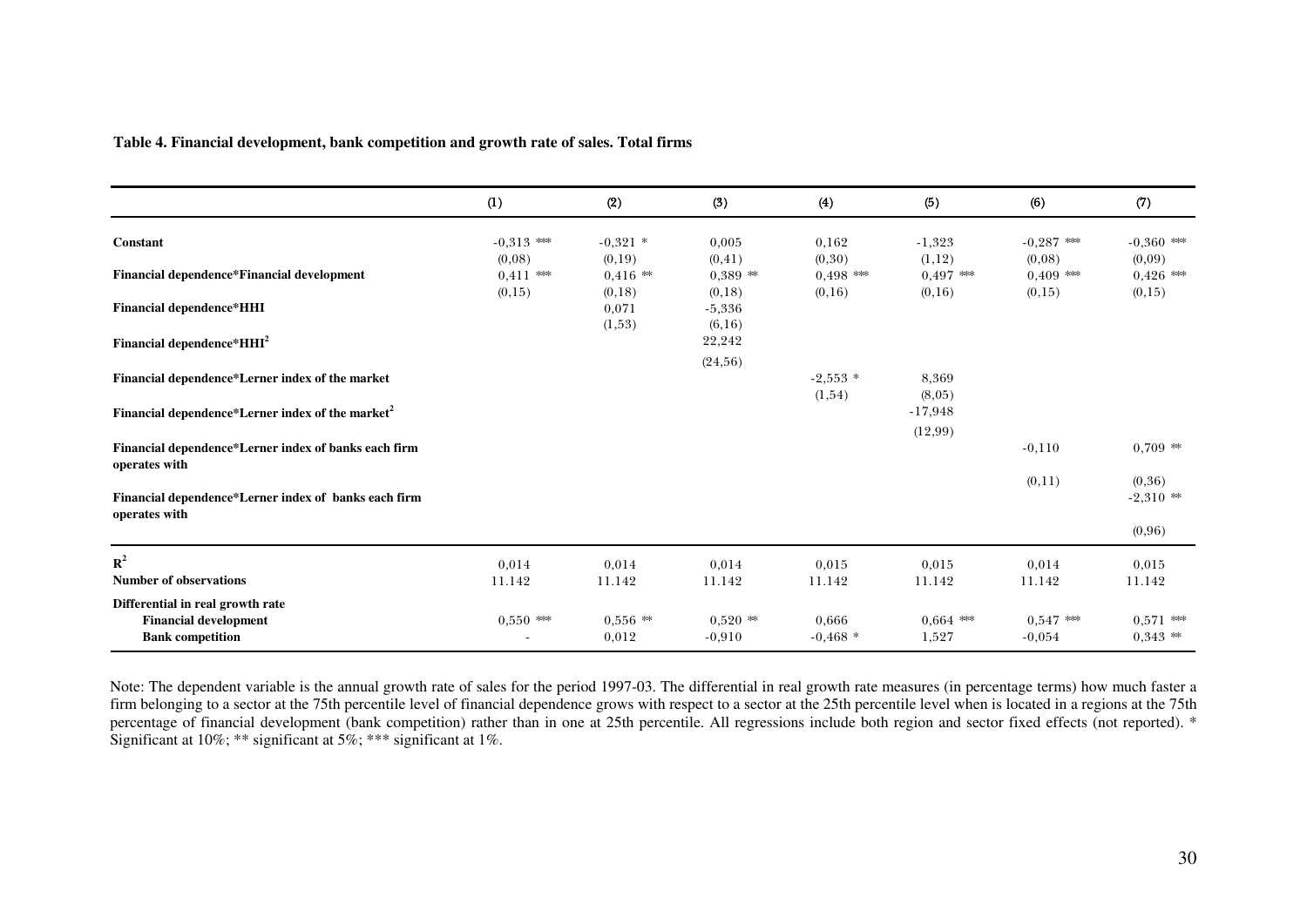|                                                                                             | (1)                   | (2)                   | (3)                     | (4)                     | (5)                   | (6)                     | (7)                       |
|---------------------------------------------------------------------------------------------|-----------------------|-----------------------|-------------------------|-------------------------|-----------------------|-------------------------|---------------------------|
| <b>Constant</b>                                                                             | $-0.404$ **<br>(0,09) | $-0.436$ **<br>(0,21) | 0,154<br>(0, 44)        | 0.144<br>(0,32)         | $-1,723$<br>(1,25)    | $-0.366$ **<br>(0,09)   | $-0.451$ **<br>(0,10)     |
| Financial dependence*Financial development                                                  | $0,513$ **<br>(0,17)  | $0,531$ **<br>(0,20)  | $0,484$ **<br>(0,20)    | $0.615$ **<br>(0,18)    | $0,615$ **<br>(0,18)  | $0,511$ **<br>(0,17)    | $0,533$ **<br>(0,17)      |
| <b>Financial dependence*HHI</b>                                                             |                       | 0,276<br>(1,65)       | $-9,493$<br>(6, 74)     |                         |                       |                         |                           |
| Financial dependence*HHI <sup>2</sup>                                                       |                       |                       | 39,774<br>(26,59)       |                         |                       |                         |                           |
| Financial dependence*Lerner index of the market                                             |                       |                       |                         | $-2,953$ **<br>(1,68)   | 10.716<br>(9,00)      |                         |                           |
| Financial dependence*Lerner index of the market <sup>2</sup>                                |                       |                       |                         |                         | $-22,265$<br>(14, 41) |                         |                           |
| Financial dependence*Lerner index of banks each firm<br>operates with                       |                       |                       |                         |                         |                       | $-0.167$                | $0,790$ **                |
| Financial dependence*Lerner index of banks each firm<br>operates with                       |                       |                       |                         |                         |                       | (0,12)                  | (0, 38)<br>$-2,714$ **    |
|                                                                                             |                       |                       |                         |                         |                       |                         | (1,04)                    |
| ${\bf R}^2$<br><b>Number of observations</b>                                                | 0,018<br>9.938        | 0,018<br>9.938        | 0,018<br>9.938          | 0,018<br>9.938          | 0,019<br>9.938        | 0,018<br>9.938          | 0,019<br>9.938            |
| Differential in real growth rate<br><b>Financial development</b><br><b>Bank</b> competition | $0.670$ ***           | $0.692$ ***<br>0,046  | $0.632$ ***<br>$-1,580$ | $0.803$ **<br>$-0.528*$ | $0.803$ ***<br>1,907  | $0.666$ ***<br>$-0.079$ | $0.696$ ***<br>$0,367$ ** |

**Table 5. Financial development, bank competition and growth rate of sales. SMEs**

Note: See table 4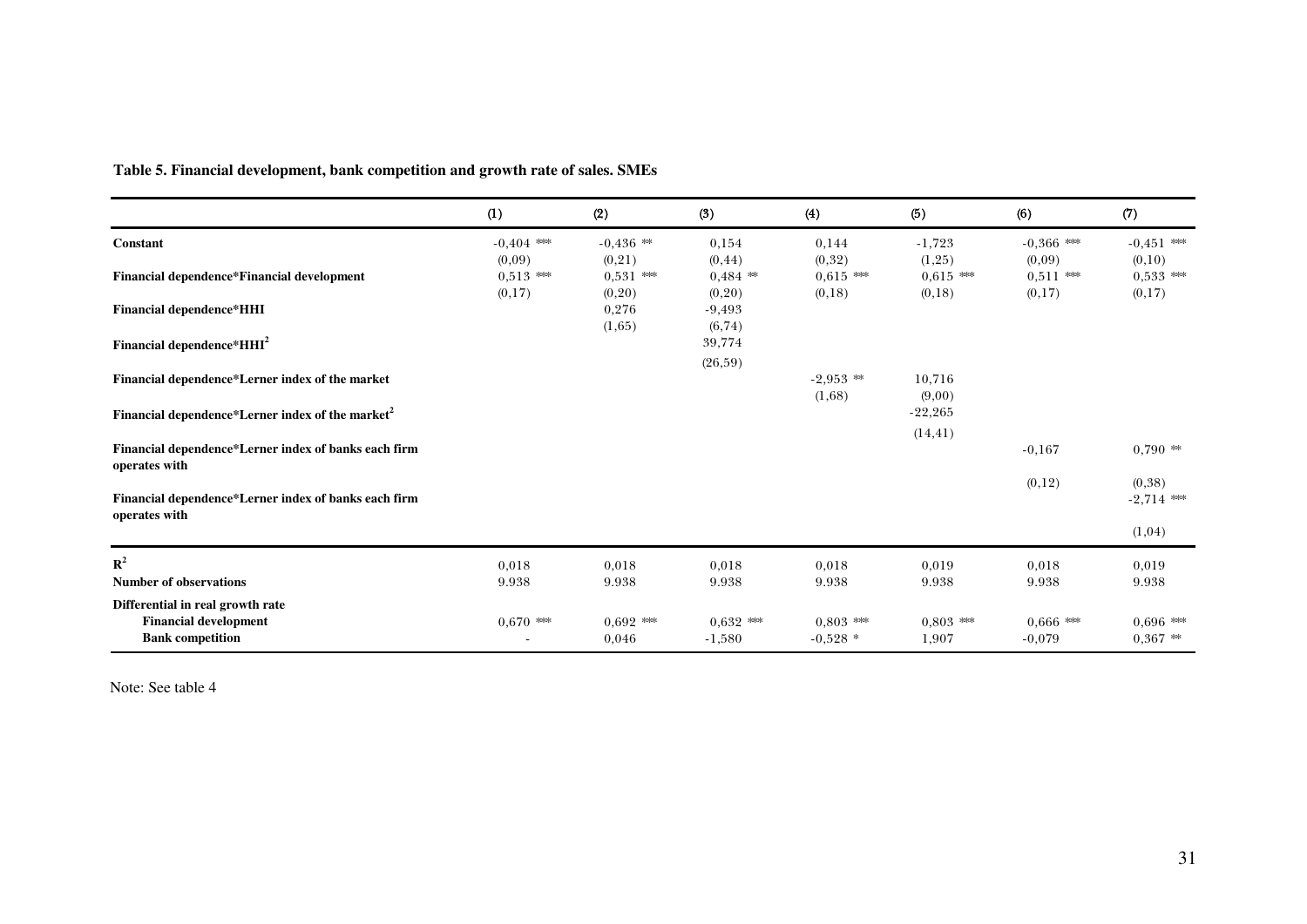**Table 6. Financial development, bank competition and growth rate of sales. Large firms**

|                                                                       | (1)      | (2)      | (3)       | (4)      | (5)       | (6)      | (7)      |
|-----------------------------------------------------------------------|----------|----------|-----------|----------|-----------|----------|----------|
| Constant                                                              | 0.076    | 0.255    | $-0.933$  | $-0.073$ | 1.889     | 0.010    | 0.060    |
|                                                                       | (0.17)   | (0.53)   | (1.07)    | (0.72)   | (2.49)    | (0.18)   | (0.20)   |
| Financial dependence*Financial development                            | $-0.104$ | $-0.194$ | $-0.114$  | $-0.124$ | $-0.118$  | $-0.099$ | $-0.103$ |
|                                                                       | (0.33)   | (0.42)   | (0.42)    | (0.35)   | (0.35)    | (0.33)   | (0.33)   |
| <b>Financial dependence*HHI</b>                                       |          | $-1.641$ | 19.076    |          |           |          |          |
|                                                                       |          | (4.53)   | (16.83)   |          |           |          |          |
| <b>Financial dependence*HHI2</b>                                      |          |          | $-93.229$ |          |           |          |          |
|                                                                       |          |          |           |          |           |          |          |
|                                                                       |          |          | (72.95)   |          |           |          |          |
| Financial dependence*Lerner index of the market                       |          |          |           | 0.785    | $-14.069$ |          |          |
|                                                                       |          |          |           | (3.70)   | (18.42)   |          |          |
| Financial dependence*Lerner index of the market2                      |          |          |           |          | 25.826    |          |          |
|                                                                       |          |          |           |          | (31.38)   |          |          |
| Financial dependence*Lerner index of banks each firm                  |          |          |           |          |           | 0.297    | $-0.266$ |
| operates with                                                         |          |          |           |          |           |          |          |
|                                                                       |          |          |           |          |           | (0.26)   | (0.97)   |
| Financial dependence*Lerner index of banks each firm<br>operates with |          |          |           |          |           |          | 1.503    |
|                                                                       |          |          |           |          |           |          | (2.51)   |
| R <sub>2</sub>                                                        | $-0.023$ | $-0.024$ | $-0.023$  | $-0.024$ | $-0.024$  | $-0.023$ | $-0.023$ |
| <b>Number of observations</b>                                         | 1,204    | 1,204    | 1,204     | 1,204    | 1,204     | 1,204    | 1,204    |

Note: see table 4.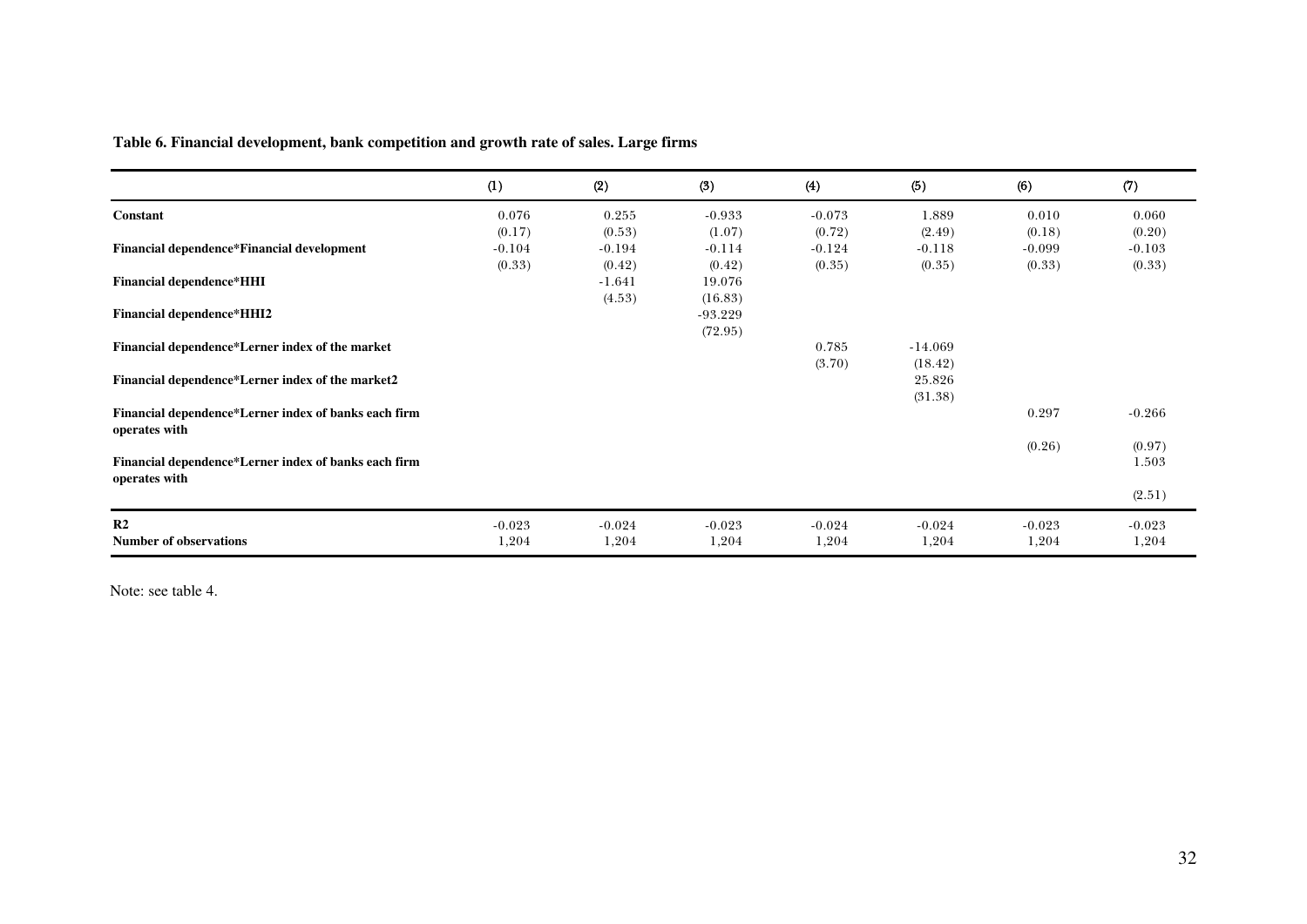

**Figure 1. Financial development in the Spanish provinces. Average 1997-2003 (Private credit/GDP). Percentages** 

*Source: Bank of Spain, INE and own elaboration.*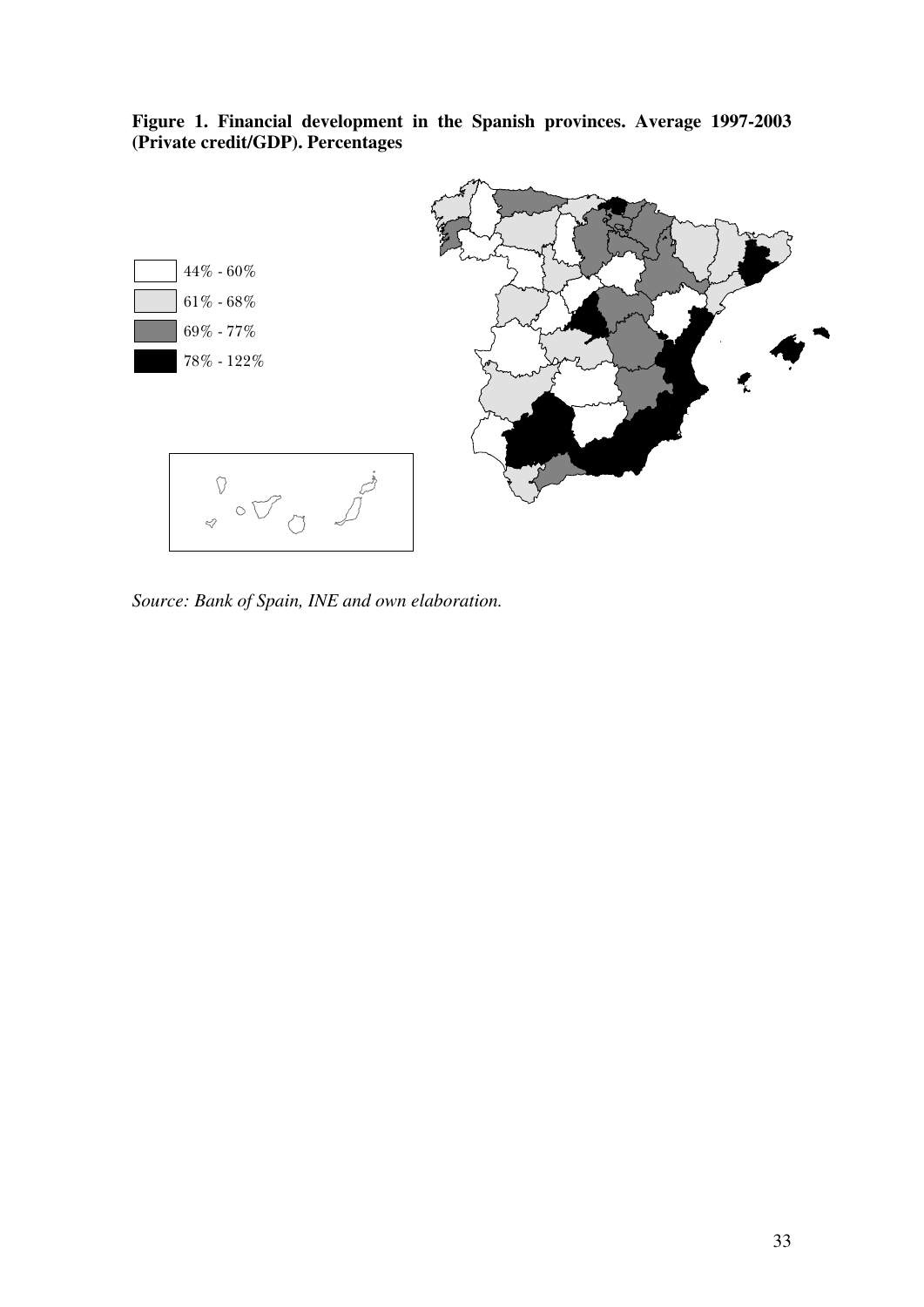**Figure 2. Lerner indices by provinces. Average 1997-2003.** 



*Source: AEB, CECA, UNACC and own elaboration*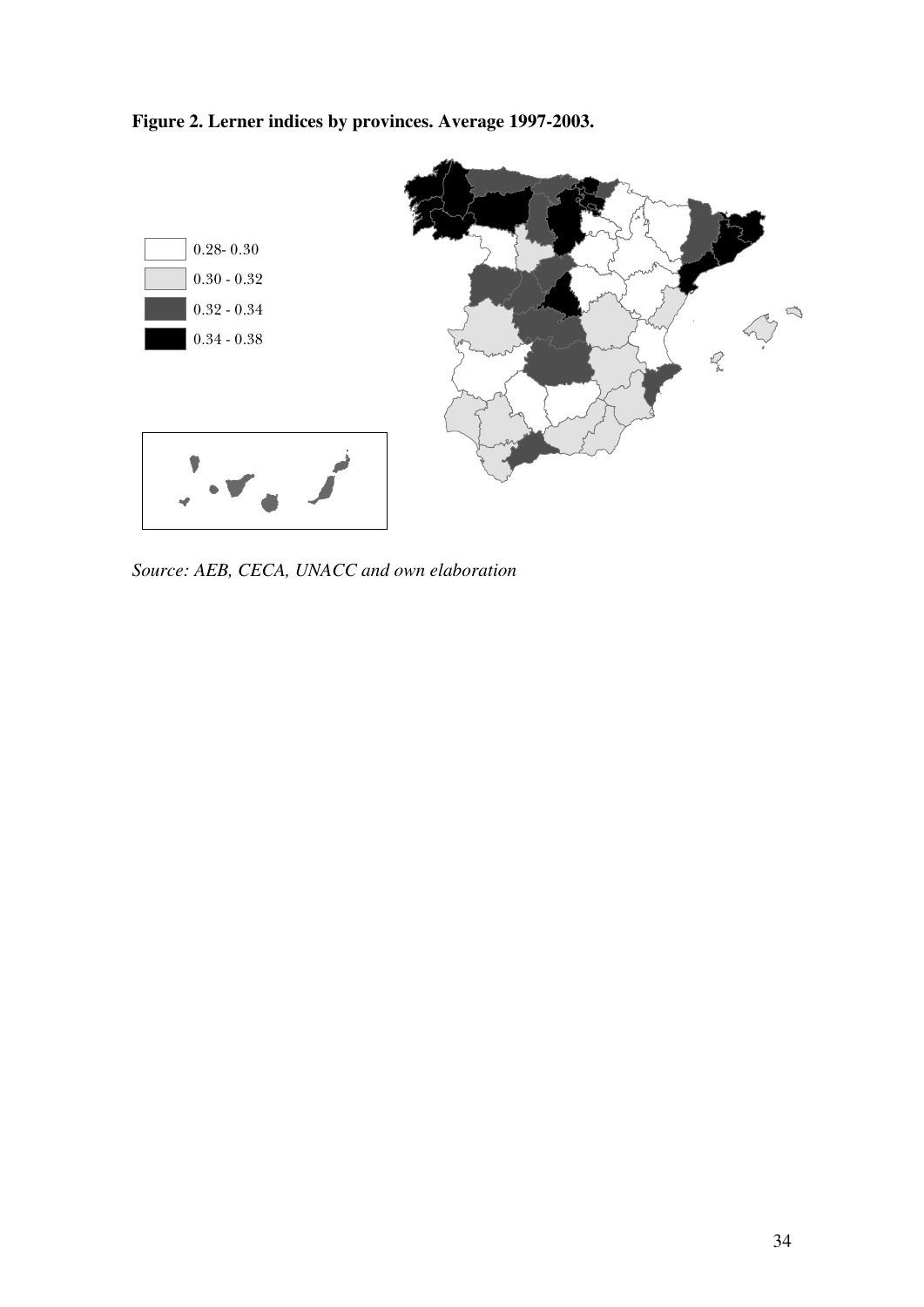**Figure 3. Herfindahl-Hirschman index of banking concentration in the Spanish provinces. Average 1997-2003** 



*Source: AEB, CECA, UNACC and own elaboration*